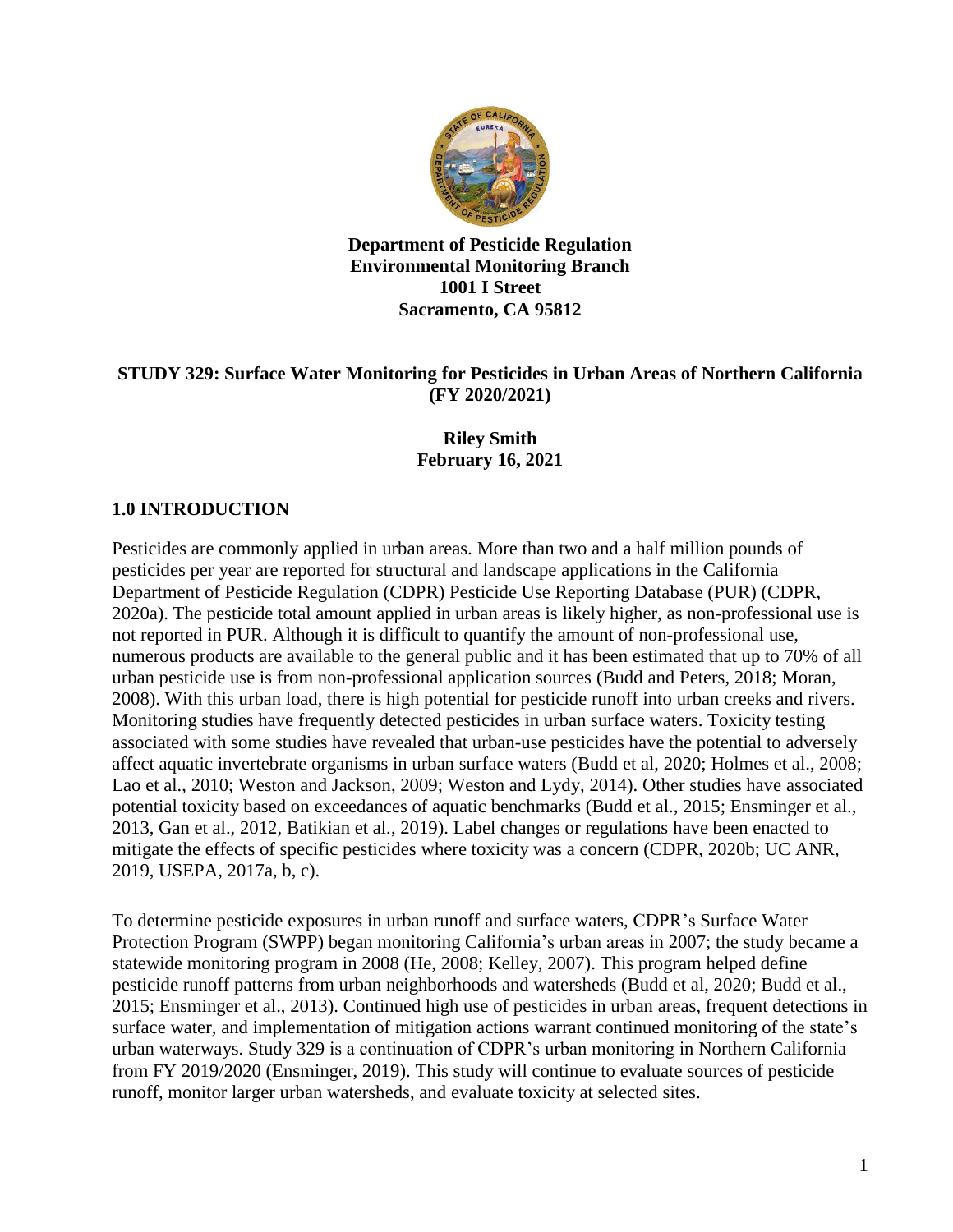The FY 2018/2019 Northern California study had a significant monitoring changes: automated samplers were employed to capture runoff from an entire storm event rather than taking grab samples during expected high runoff peaks (Ensminger, 2018). This change was prompted by the CDPR's recent evaluation of its urban monitoring program (Ensminger et al., 2017). The FY 2020/2021 study will continue using automated samplers during storm events at roughly the same sites from the previous year's study. Data from all the sites will be used to evaluate urban pesticide water quality trends.

# **2.0. OBJECTIVES**

For Study 329 (FY 2020/2021), Northern California urban monitoring, the objectives are:

- 1) Identify the presence and concentrations of pesticide contamination in urban runoff and waterways;
- 2) Evaluate the magnitude of measured concentrations relative to water quality or aquatic toxicity thresholds;
- 3) At selected monitoring sites, determine the toxicity of water samples in laboratory toxicity tests conducted with *Hyalella azteca* and *Chironomus dilutus*;
- 4) Evaluate the effectiveness of surface water regulations or label changes through long-term (multi-year) monitoring at selected sampling locations;
- 5) Monitor the concentration of sediment-bound pyrethroids at long-term monitoring sites.

### **3.0 PERSONNEL**

The study will be conducted by staff from the CDPR's Environmental Monitoring Branch, Surface Water Protection Program, under the general direction of Jennifer Teerlink, Environmental Program Manager I. Key personnel are listed below:

- Project Leader: Riley Smith
- Field Coordinator: Ameneh Tavakol, Ph.D.
- Reviewing Scientist: Michael Ensminger, Ph.D.
- Statistician: Dan Wang, Ph.D.
- Laboratory Liaison: Aniela Burant, Ph.D.
- Analytical Chemistry: Center for Analytical Chemistry, California Department of Food and Agriculture (CDFA)

Please direct questions regarding this study to Riley Smith, Environmental Scientist, at [Riley.Smith@cdpr.ca.gov.](mailto:Riley.Smith@cdpr.ca.gov)

### **4.0 STUDY PLAN**

**4.1 Site Selection.** Historically, sites for CDPR's Northern California urban monitoring project were selected based on various criteria with professional judgement accounting for a large portion of the final site selection (Ensminger, 2008). Now, the Surface Water Monitoring Prioritization Model (SWMP) is used to identify priority areas for monitoring (Luo et al., 2017). SWMP incorporates pesticide use, aquatic toxicity, and population density data at the Hydrological Unit Code 12 (HUC;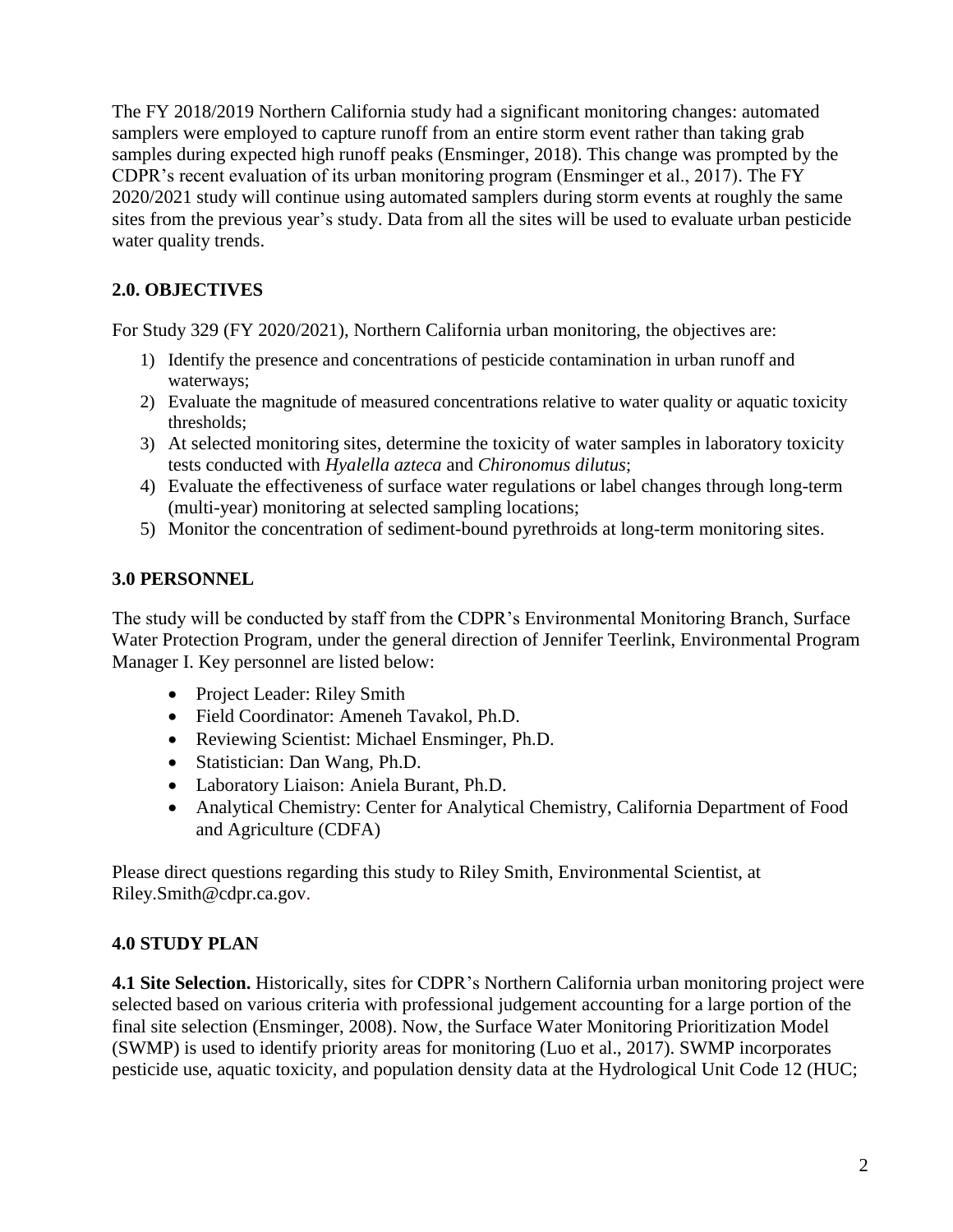USGS, 2020a) watershed level to rank areas for monitoring by aggregating HUC12s into larger HUC8 watersheds.

SWMP limits personal bias although the numbers of pesticides to consider and HUC8 watersheds to incorporate into the model are still determined by the user. For this study, HUC12s were considered if they met the following criteria:

1) Contained in the nine Northern California HUC4s as defined in Luo et al. (2017);

2) Ranked in the top eight HUC8s by SWMP (based on final pesticide priority score of > 15 for urban pesticide use [structural pest control and landscape maintenance]);

3) Ranked in the top three mainstem or tributary type watersheds at the HUC12 level.

Using a ranking of > 15 allows for monitoring areas that have a higher potential for adverse risk to more sensitive aquatic organisms. Final HUC12 selection was then based on historical monitoring, fulfilling study objectives, site access and safety, budget constraints, exclusion of agricultural inputs, and distribution between top ranked HUC12s selected by the model. With updated PUR data incorporated into the SWMP model, the top monitoring priority areas for FY 2020/2021 remain fairly constant from last year's protocol. The Sacramento and San Francisco Bay areas are the two main areas of Northern California where the highest levels of pesticide are expected in urban runoff. Of the top-ranked HUC8s, three are in the Sacramento area and three are in the San Francisco Bay area (Appendix 1).

Surface water monitoring programs generally monitor at urban creeks or rivers. In addition to these waterbodies, SWPP's urban monitoring program also monitors at storm drain outfalls. Because of lower dilution effects and proximity to the source of pesticide applications compared to waterbodies, storm drain outfalls tend to have higher pesticide detections and concentrations. Information from storm drain outfalls allows for a more direct measure of changes in residential neighborhoods (i.e., versus commercial, industrial, and other non-residential areas). Moreover, runoff samples tend to have less "non-detects," which facilitates more robust trend analyses.

**4.1.1 Sacramento Area**. The Sacramento area ranks higher than the San Francisco Bay area in the SWMP, with two top ranked HUC8s (Appendix 1), even given the much larger population in the San Francisco Bay area (California Department of Finance: Demographics, 2020). Monitoring will occur in these two top ranked HUC8s, in three HUC12 watersheds: Pleasant Grove Creek, Miner's Ravine, and Arcade Creek (Figure 1). Monitoring will occur at established mainstem creek sites in the Pleasant Grove Creek (PGC058) and Arcade Creek (ARC\_ARC) watersheds (Appendix 2). The Arcade Creek site is near the USGS gage station 11447360. Sampling sites at or near USGS gage stations allow for a QC check on storm runoff collection percentage and can be used to estimate mass loading. In the Miner's Ravine Watershed, the mainstem creek site will be moved upstream from Dry Creek for FY 2020/2021. The move upstream will allow for sampling closer to urban sources.

For FY 2020/2021, the Northern California Urban Monitoring Program will monitor three storm drain outfalls (27% of all regular [non-exploratory] sites), two in the Pleasant Grove Creek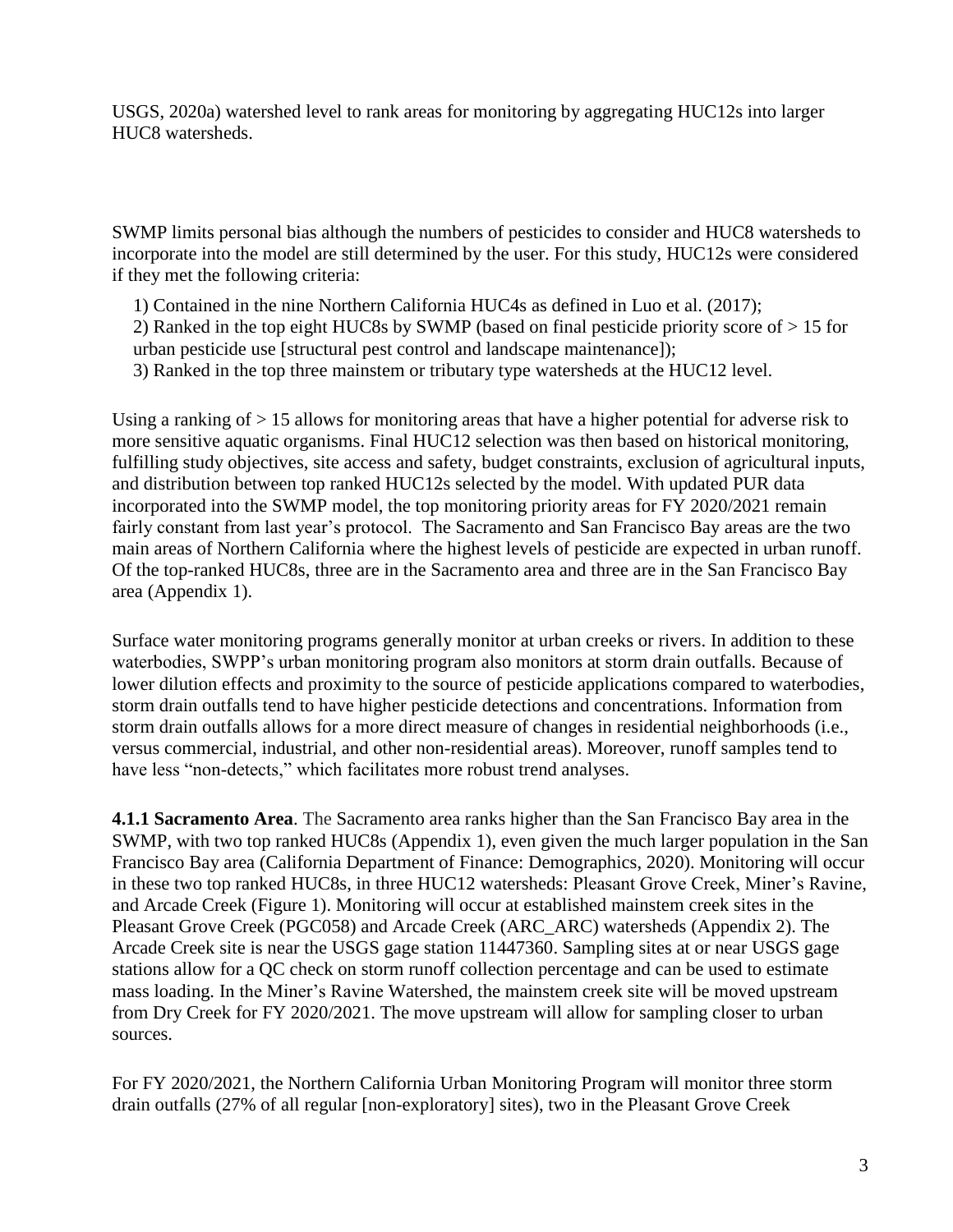monitoring in SWMP as described in the criteria for HUC12 selection, but because of its sampling Watershed and one in the American River Watershed (Appendix 2; Figure 1). These sites have been monitored for at least nine years and are considered long-term monitoring sites, used for trend analysis. The American River Watershed (site FOL2) does not rank in the top three HUC12s for history, it will continue to be monitored.

**4.1.2 San Francisco Bay Area.** In the San Francisco Bay area, monitoring will continue at mainstem creeks and rivers in three top ranked HUC8s (consisting of five HUC12 watersheds; Appendix 2, Figure 2). All these mainstem sites were monitored in the past few years, but three of these (Guadalupe River, Silver Creek and San Lorenzo Creek HUC12s) have limited storm runoff data collected by autosamplers due to issues with site access, autosampler failure, and staffing resource. In the two other HUC12 watersheds (Walnut Creek and South San Ramon Creek), autosampler collection has been successful and began to provide sufficient data to better understand the storm runoff profile. The San Lorenzo and Guadalupe sites are also important for quality control check of the autosampler collection. These sites are at or near USGS gage stations, which allows SWPP staff to calculate the percentage of the storm runoff sampled. Insufficient storm water sampling could mark the storm samples as of poor quality for a storm composite sample.

**4.1.3 Exploratory Sites.** During FY 2020/2021, monitoring may include water samples from sites intended to establish future monitoring sites in collaboration with the San Francisco Estuary Institute (SFEI), broaden spatial distribution, investigate runoff from other sources, or collaborate with other monitoring studies. Monitoring will occur in top ranked HUC12s (Figures 1, 2). Samples collected will be <15% of the total samples collected in FY 2020/2021.

**4.2 Selection of Pesticides.** For ambient monitoring, SWMP was used to assist in pesticide selection. SWMP is based on current use patterns, aquatic toxicity benchmarks, and physicochemical properties; the output is presented as a relative prioritization (final) score (Budd et al., 2013; Luo, 2015). The final score provides a guideline for monitoring. However, the decision to monitor a specific pesticide is influenced by other factors, including previous monitoring data, budgetary constraints, pesticide use patterns, and analytical capabilities.

For this study, pesticides that received a final score of nine or higher in SWMP for urban use (structural pest control and landscape maintenance) were considered for monitoring unless: 1) they received a "false" recommendation in SWMP, based on the pesticides physiochemical properties, and are not likely to cause surface water toxicity; 2) there is no CDFA analytical method; 3) previous monitoring results had few detections, or 4) their use pattern is not likely to runoff into surface water. Pesticides with a score of less than 9 will not be monitored unless they fall into the same analytical screen as higher ranking pesticides. Other pesticides that received final scores less than 9 have either low urban use and/or low potential toxicity; therefore these were not considered high priority for monitoring.

The Sacramento and San Francisco Bay areas were modeled separately in SWMP as two distinct geographical areas. In Sacramento, SWMP selected 23 pesticides for monitoring with a final score > 9. CDFA has analytical methods for 19 of these pesticides (Appendix 3). In the San Francisco Bay area, SWMP selected 30 pesticides; CDFA has methods for 23 of the pesticides (Appendix 4).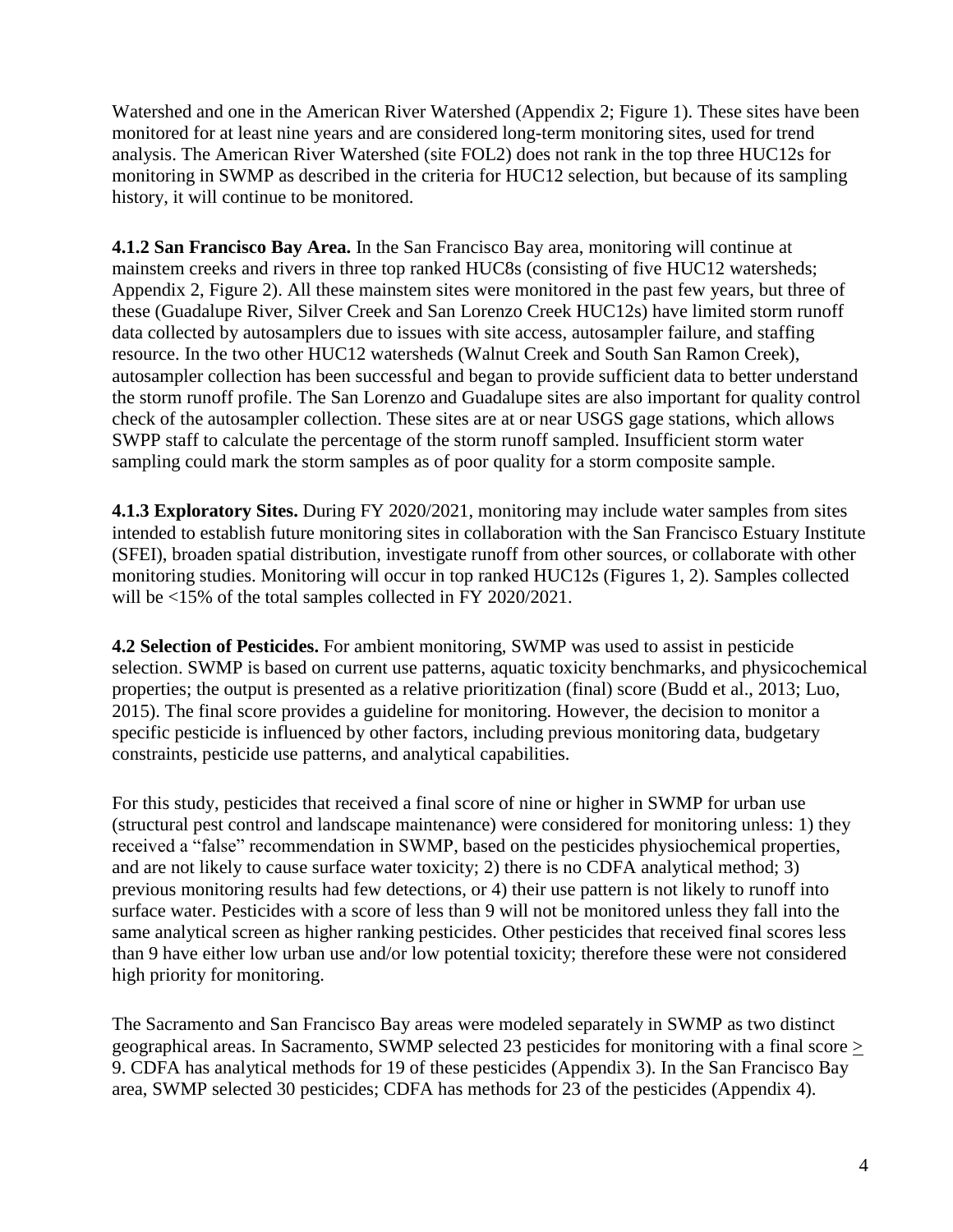SWPP will monitor all the selected pesticides with a CDFA analytical method except bromacil and fenamiphos (see Appendix 5 excluded chemicals).

 the 2020–2021 water year, if possible) and in the winter months (January–March). Water samples **4.3 Water Sampling.** Water samples will be collected from non-exploratory sites four times a year: two dry-season events and two rain events (Table 1). Dry season events will take place in August 2020 and in June 2021; rain events will occur in September–December (the first flush rainstorm of from exploratory sites may be monitored during a third storm during the rainy season. During dryseason monitoring, water samples will be collected as grab samples directly into 1-L amber bottles (Bennett, 1997). Where the stream is too shallow to collect water directly into these bottles, a stainless-steel container will be used to initially collect the water samples. During storm events, samples will usually be collected with Teledyne ISCO automatic 6700 series samplers unless resource is lacking; in these cases, grab samples may be substituted. For ISCO samplers, timeweighted aliquots of the entire storm sample will be collected as a composite sample (Jones, 2000). Samples will be transported on wet ice and then refrigerated at 4°C until analyzed.

 the San Francisco Bay area where sediments can be collected are currently monitored through the **4.4 Sediment Sampling.** In the Sacramento area, sediments will be collected twice a year at sampling sites in Roseville and Folsom during the dry season (Table 1). Sediments will be collected using passive sampling techniques where practical by substituting 1-quart Mason glass jars with 1 quart stainless steel AirScape® [\(http://planetarydesign.com](http://planetarydesign.com)) containers (Budd et al., 2009). In the San Francisco Bay area, at two sites, sediments will be collected once in the Fall of 2020. Sediments will be collected with stainless steel scoops from the top bed layer (Mamola, 2005). Other sites in SPOT monitoring program (SWRCB, 2020). All sediments will be sifted through a 2-mm sieve to remove gravel and plant material and analyzed for pyrethroids and total organic carbon.

**4.5 Toxicity.** Water samples will be collected from a subset of the sampling sites and sent to the University of California, Davis, Aquatic Health Program to be tested for toxicity to *H. azteca* and *C. dilutus*. Roseville monitoring sites and joint SPOT-CDPR sampling sites are the focus for toxicity testing because of historical testing at these sites.

**4.6 Field Measurements.** Water physicochemical properties (dissolved oxygen, electrical conductivity, pH, and temperature) will be measured *in situ* during all sampling events with a calibrated YSI EXO 1 multiparameter water quality sonde [\(https://www.ysi.com/productsdetail.php?EXO1-Water-Quality-Sonde-89\)](https://www.ysi.com/productsdetail.php?EXO1-Water-Quality-Sonde-89). Flow data at or near sites at USGS gaging stations (Arcade Creek, Guadalupe River, and San Lorenzo Creek) will be utilized to estimate storm percentage completion (USGS, 2020b).

**4.7 Sample Transport.** SWPP staff will transport samples following the procedures outlined in CDPR SOP QAQC004.01 (Jones, 1999). A chain-of-custody record will be completed and accompany each sample.

**4.8 Modifications for FY 2020/2021.** The current sampling plan is an extension of urban monitoring in Northern California (for details of previous sampling protocols, see <http://www.cdpr.ca.gov/docs/emon/pubs/protocol.htm>for Studies 269 and 299). The sampling and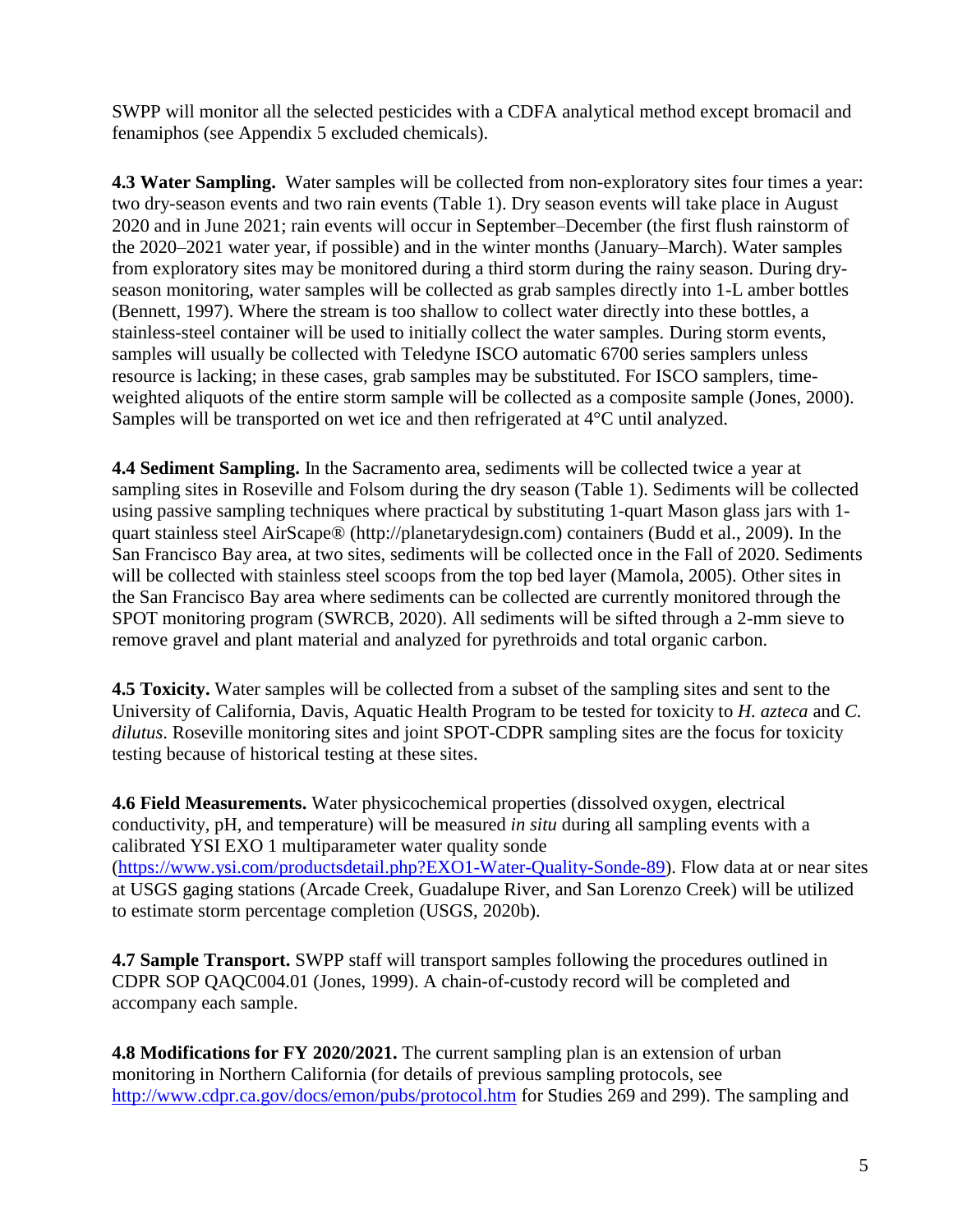analysis schedule are similar to previous years. There are three main differences from FY 2019/2020:

- 1) Establishing a new monitoring site closer to urban sources in Roseville in the Miner's Ravine watershed to replace the previous Dry Creek site;
- 2) Collecting sediment samples at two sites in the San Francisco Bay area; and
- 3) Expanding exploratory sites in ranked HUC12 watersheds to cultivate potentially new monitoring sites through a collaboration with the San Francisco Estuary Institute (SFEI) which will expand the knowledge of urban runoff in the San Francisco Bay area. Exploratory sites in the Sacramento area may also be investigated to new areas or sources of urban runoff.

### **5.0 LABORATORY ANALYSES**

**5.1. Chemical Analysis**. CDFA will conduct pesticide analysis for water and sediment samples. CDFA will analyze up to 74 different pesticides and degradates in five different analytical screens (Appendixes 6 and 7). All laboratory QA/QC will follow CDPR guidelines and will consist of laboratory blanks, matrix spikes, matrix spike duplicates, surrogate spikes, and blind spikes (Peoples, 2019). Laboratory blanks and matrix spikes will be included in each extraction set.

 for total organic carbon (TOC) and dissolved organic carbon (DOC) using a TOC-V CSH/CNS **5.2 Organic Carbon and Suspended Sediment Analysis.** SWPP staff will analyze water samples analyzer (Shimadzu Corporation, Kyoto, Japan) (Goh, 2011; Ensminger, 2013a). Water samples will also be analyzed for suspended sediment (Goh, 2010; Ensminger, 2013b). Sediment samples will be analyzed for TOC (Goodell, 2016).

### **6.0 DATA ANALYSIS**

All data generated by this project will be entered to a Microsoft<sup>®</sup> Office Access database that holds site information, field measurements, and laboratory data since the state-wide project was initiated in 2008. All ambient monitoring analytical, toxicity, and water quality data will also be uploaded into the publicly-available CDPR Surface Water Database (SURF) (CDPR, 2018c). Toxicity and water quality data are not accessible via SURF; however, they are available upon request. An annual report will be written to summarize detections, exceedances of aquatic life toxicity benchmarks (USEPA, 2020), and potential sediment toxicity; upon completion the report will be available at CDPR Environmental Monitoring's Study Report web page

[\(https://www.cdpr.ca.gov/docs/emon/pubs/ehapreps.htm?filter=surfwater\)](https://www.cdpr.ca.gov/docs/emon/pubs/ehapreps.htm?filter=surfwater). In the annual report, recommendations will be made for any follow-up or detailed data analysis for pesticides that consistently exceeded benchmarks.

### **7.0 TIMETABLE**

Summary Report: February 2022 SURF Data Upload: August 2022

Field Sampling: August 2020–June 2021 Chemical Analysis: August 2020–October 2021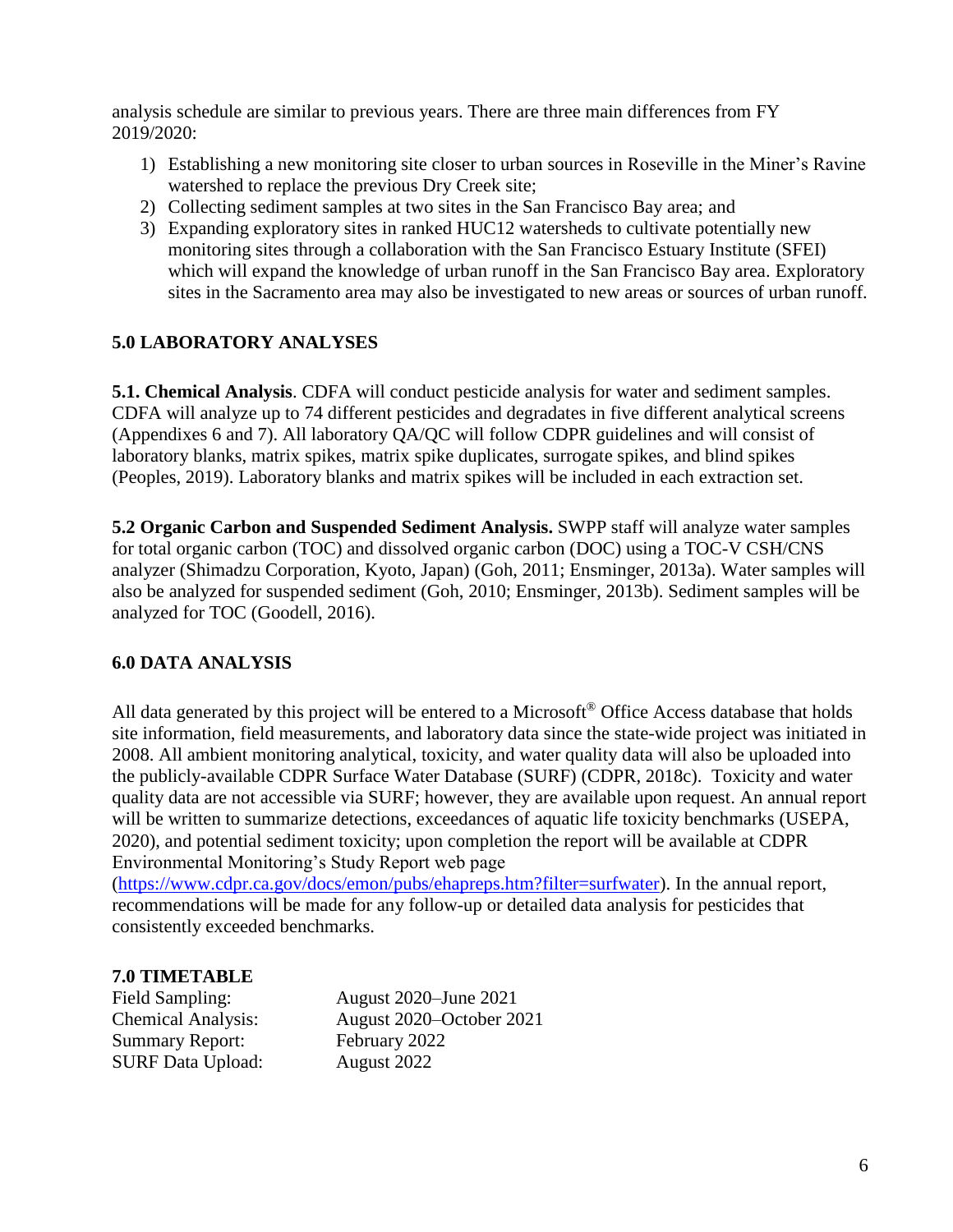#### **8.0 LABORATORY BUDGET**

SWPP requests that CDFA analyze 224 water samples and 11 sediment samples over four monitoring events for Study 329, FY2020/2011 (Table 1).

#### **9.0 LITERATURE CITED**

- Batikian, C.M., A. Lu, K. Watanabe, J. Pitt, R.M. Gersberg. 2019. Temporal pattern in levels of the neonicotinoid insecticide, imidacloprid, in an urban stream. Chemosphere 223:83-90.
- monitoring for pesticides. [http://www.cdpr.ca.gov/docs/emon/pubs/sops/fswa002.pdf.](http://www.cdpr.ca.gov/docs/emon/pubs/sops/fswa002.pdf) Bennett, K. 1997. California Department of Pesticide Regulation SOP FSWA002.00: Conducting surface water
- Budd, R. 2018. Urban monitoring in Southern California watersheds FY2017/2018. [https://www.cdpr.ca.gov/docs/emon/pubs/ehapreps/study\\_270\\_fy\\_17\\_18\\_mngt\\_rpt.pdf.](https://www.cdpr.ca.gov/docs/emon/pubs/ehapreps/study_270_fy_17_18_mngt_rpt.pdf)
- Budd, R. and K. Peters. 2018. Survey of pesticide products sold in retail stores in Northern California. [https://www.cdpr.ca.gov/docs/emon/pubs/ehapreps/analysis\\_memos/pesticide\\_product\\_survey\\_120718.pdf.](https://www.cdpr.ca.gov/docs/emon/pubs/ehapreps/analysis_memos/pesticide_product_survey_120718.pdf)
- Budd, R., A. O'Geen, K. S. Goh, S. Bondarenko, J. Gan. 2009. Efficacy of constructed wetlands in pesticide removal from tailwaters in the Central Valley, California. Environmental Science and Technology 43: 2925-2930.
- Budd, R., X. Deng, M. Ensminger, K. Starner, and Y. Luo. 2013. Method for Prioritizing Urban Pesticides for Monitoring California's Urban Surface Waters [http://cdpr.ca.gov/docs/emon/pubs/ehapreps/analysis\\_memos/budd\\_et\\_al\\_2013.pdf.](http://cdpr.ca.gov/docs/emon/pubs/ehapreps/analysis_memos/budd_et_al_2013.pdf)
- Budd, R., M.P. Ensminger, D. Wang, K.S. Goh. 2015. Monitoring fipronil and degradates in California surface waters, 2008-2013. Journal of Environmental Quality. DOI: 10.2134/jeq2015.01.0018.
- Budd, R., D. Wang, M. Ensminger, B. Phillips. 2020. An evaluation of temporal and spatial trends of pyrethroid concentrations in California surface waters. Science of the Total Environment 718, 137402.
- California Department of Finance: Demographics. 2020. [http://www.dof.ca.gov/Forecasting/Demographics/.](http://www.dof.ca.gov/Forecasting/Demographics/)
- CDPR. 2020a. California Pesticide Information Portal (CALPIP). [https://calpip.cdpr.ca.gov/main.cfm.](https://calpip.cdpr.ca.gov/main.cfm)
- CDPR. 2020b. California Code of Regulations. Section 6970. [http://www.cdpr.ca.gov/docs/legbills/calcode/040501.htm#a6970.](http://www.cdpr.ca.gov/docs/legbills/calcode/040501.htm%23a6970)
- CDPR. 2020c. Surface Water Database (SURF). [https://www.cdpr.ca.gov/docs/emon/surfwtr/surfdata.htm.](https://www.cdpr.ca.gov/docs/emon/surfwtr/surfdata.htm)
- Ensminger, M. 2008. Statewide urban pesticide use analysis and water quality monitoring: monitoring sites and sample collection schedule for urban areas in Northern California. <https://www.cdpr.ca.gov/docs/emon/pubs/protocol.htm?filter=surfwater.>
- Ensminger, M. 2013a. Water TOC analysis using the Shimadzu TOC-VCSN and ASI-V autosampler. [http://cdpr.ca.gov/docs/emon/pubs/sops/meth01100.pdf.](http://cdpr.ca.gov/docs/emon/pubs/sops/meth01100.pdf)
- Ensminger, M. 2013b. Analysis of whole sample suspended sediments in water [http://cdpr.ca.gov/docs/emon/pubs/sops/meth010.01.pdf.](http://cdpr.ca.gov/docs/emon/pubs/sops/meth010.01.pdf)
- Ensminger, M. P., R. Budd, K. C. Kelley, and K.S. Goh. 2013. Pesticide occurrence and aquatic benchmark exceedances in urban surface waters and sediments in three urban areas of California, USA, 2008-2011. Ambient urban monitoring methodology for surface water protection. [https://www.cdpr.ca.gov/docs/emon/pubs/sops/meth01400.pdf.](https://www.cdpr.ca.gov/docs/emon/pubs/sops/meth01400.pdf)
- Ensminger, M., R. Budd, Y. Luo, X. Deng, D. Wang. 2017. Ambient urban monitoring methodology for surface water protection[. https://www.cdpr.ca.gov/docs/emon/pubs/sops/meth01400.pdf.](https://www.cdpr.ca.gov/docs/emon/pubs/sops/meth01400.pdf)
- Ensminger, M. 2018. Study 299: Monitoring in urban areas in Northern California (FY2018/2019). [https://www.cdpr.ca.gov/docs/emon/pubs/protocol/study299\\_ensminger\\_urban\\_study\\_fy2018-19.pdf.](https://www.cdpr.ca.gov/docs/emon/pubs/protocol/study299_ensminger_urban_study_fy2018-19.pdf)
- Ensminger, M. 2019. Pesticide monitoring in urban areas of Northern California (FY2019/2020). [https://www.cdpr.ca.gov/docs/emon/pubs/protocol/study299\\_monitoring.pdf.](https://www.cdpr.ca.gov/docs/emon/pubs/protocol/study299_monitoring.pdf)
- Gan, J., S. Bondarenko, L. Oki, D. Haver, and J.X. Li. 2012. Occurrence of fipronil and its biologically active derivatives in urban residential runoff. Environmental Science and Technology 46:1489-1495.
- Goh, K.S. 2010. Total suspended solids analysis. [https://www.youtube.com/watch?v=bs0I](https://www.youtube.com/watch?v=bs0I-jkZ658&index=4&list=PL6E5EB26821530A26)[jkZ658&index=4&list=PL6E5EB26821530A26.](https://www.youtube.com/watch?v=bs0I-jkZ658&index=4&list=PL6E5EB26821530A26)

Goh, K.S. 2011. Total organic carbon analysis for sediment samples. https://www.youtube.com/watch?v=G8plNBgyHF8 Goodell, K. 2016. Sediment TOC analysis using Shimadzu TOC-Vcsn and SSM-5000A. [http://cdpr.ca.gov/docs/emon/pubs/sops/meth013.pdf.](http://cdpr.ca.gov/docs/emon/pubs/sops/meth013.pdf)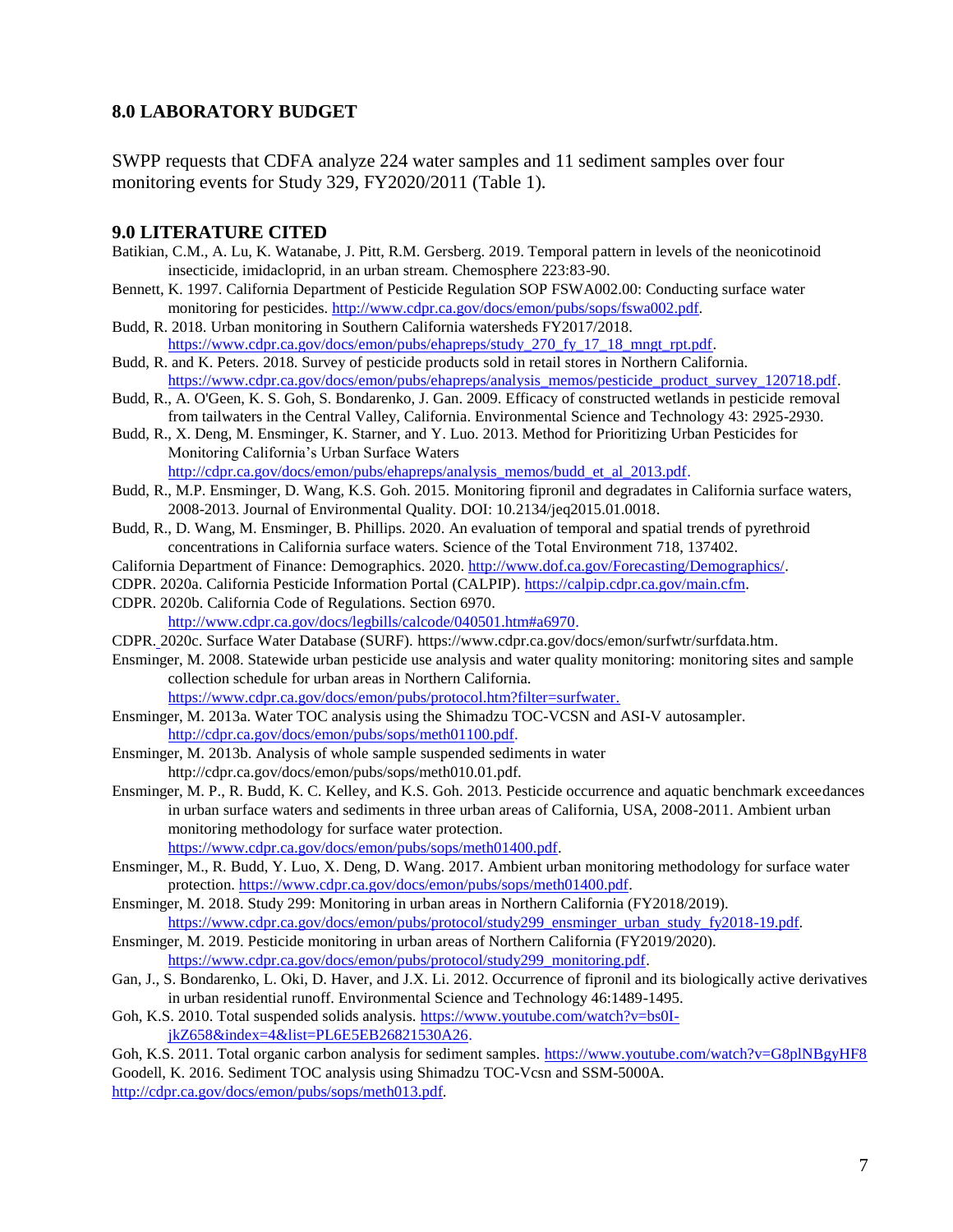- He, L. 2008. Study 249. Statewide urban pesticide use and water quality monitoring. [https://www.cdpr.ca.gov/docs/emon/pubs/ehapreps/protocol/study249protocol.pdf.](https://www.cdpr.ca.gov/docs/emon/pubs/ehapreps/protocol/study249protocol.pdf)
- Holmes, R.W., Anderson, B. S., Phillips, B. M., Hunt, J. W., Crane, D. B., Mekebri, A., Connor, V. (2008). Statewide investigation of the role of pyrethroid pesticides in sediment toxicity in California's urban waterways. Environ. Sci. Technol., 42, 7003-7009.
- Jones, D. 1999. California Department of Pesticide Regulation SOP QAQC004.01: Transporting, packaging, and shipping samples from the field to the warehouse or laboratory. [http://www.cdpr.ca.gov/docs/emon/pubs/sops/qaqc0401.pdf.](http://www.cdpr.ca.gov/docs/emon/pubs/sops/qaqc0401.pdf)
- Jones, D. 2000. Instructions for operating ISCO® samplers when collecting surface water. [https://www.cdpr.ca.gov/docs/emon/pubs/sops/eqwa005.pdf.](https://www.cdpr.ca.gov/docs/emon/pubs/sops/eqwa005.pdf)
- Kelley, K. 2007. Pilot monitoring of pesticides residues in urban creeks of Sacramento County. [http://cdpr.ca.gov/docs/emon/pubs/protocol/study247protocol.pdf.](http://cdpr.ca.gov/docs/emon/pubs/protocol/study247protocol.pdf)
- Lao, W., Tsukada, D., Greenstein, D. J., Bay, S. M., Maruya, K. A. (2010). Analysis, occurrence, and toxic potential of pyrethroids, and fipronil in sediments from an urban estuary. Environ. Toxicol. Chem., 29, 843-851.
- Luo, Y. 2015. SWMP (Surface Water Monitoring Prioritization Model). [https://www.cdpr.ca.gov/docs/emon/surfwtr/sw\\_models.htm.](https://www.cdpr.ca.gov/docs/emon/surfwtr/sw_models.htm)
- Luo, Y, M. Ensminger, R. Budd, D. Wang, X. Deng. 2017. Methodology for prioritizing areas of interest for surface water monitoring in urban receiving waters of California. [http://cdpr.ca.gov/docs/emon/pubs/anl\\_methds/luo\\_aol\\_determination\\_final.pdf.](http://cdpr.ca.gov/docs/emon/pubs/anl_methds/luo_aol_determination_final.pdf)
- Mamola, M. 2005. California Department of Pesticide Regulation SOP FSWA016.00: Collecting sediment samples for pesticide analysis. [http://www.cdpr.ca.gov/docs/emon/pubs/sops/fswa016.pdf.](http://www.cdpr.ca.gov/docs/emon/pubs/sops/fswa016.pdf)
- Moran, K. 2008. Urban pesticide use trends annual report 2008. [http://www.tdcenvironmental.com/resources/UP3UseTrendsReport2008.pdf.](http://www.tdcenvironmental.com/resources/UP3UseTrendsReport2008.pdf)
- Osienski, K., E. Lisker, R. Budd. 2010. Surveys of pesticide products sold in retail stores in Northern and Southern California, 2010. https://www.cdpr.ca.gov/docs/emon/surfwtr/swanalysismemo/retail\_memo\_final.pdf.
- Peoples, S. 2019. California Department of Pesticide Regulation. SOP QAQC001.01: Chemistry laboratory quality control.<https://www.cdpr.ca.gov/docs/emon/pubs/sops/qaqc00101.pdf>
- SWRCB. 2020.SPOT, stream pollution trends monitoring program. [https://www.waterboards.ca.gov/water\\_issues/programs/swamp/spot/.](https://www.waterboards.ca.gov/water_issues/programs/swamp/spot/)
- UC ANR. 2020. Fipronil labels have new restrictions. <https://ucanr.edu/blogs/blogcore/postdetail.cfm?postnum=27509>
- USEPA. 2017a. Environmental hazard and general labeling for pyrethroids and synergized pyrethrins non-agricultural outdoor products. [https://www.epa.gov/ingredients-used-pesticide-products/environmental-hazard-and-general](https://www.epa.gov/ingredients-used-pesticide-products/environmental-hazard-and-general-labeling-pyrethroid-and)[labeling-pyrethroid-and.](https://www.epa.gov/ingredients-used-pesticide-products/environmental-hazard-and-general-labeling-pyrethroid-and)
- USEPA. 2017b. Label amendment. [https://www3.epa.gov/pesticides/chem\\_search/ppls/007969-00210-20170410.pdf.](https://www3.epa.gov/pesticides/chem_search/ppls/007969-00210-20170410.pdf)
- USEPA. 2017c. Label amendment. [https://www3.epa.gov/pesticides/chem\\_search/ppls/053883-00279-20171108.pdf.](https://www3.epa.gov/pesticides/chem_search/ppls/053883-00279-20171108.pdf)

 USEPA. 2020. Aquatic life benchmarks and ecological risk assessments for registered pesticides. [https://www.epa.gov/pesticide-science-and-assessing-pesticide-risks/aquatic-life-benchmarks-and-ecological](https://www.epa.gov/pesticide-science-and-assessing-pesticide-risks/aquatic-life-benchmarks-and-ecological-risk)[risk.](https://www.epa.gov/pesticide-science-and-assessing-pesticide-risks/aquatic-life-benchmarks-and-ecological-risk)

- USGS. 2020a. Water sources of the United States. Hydrological unit maps. [https://water.usgs.gov/GIS/huc.html.](https://water.usgs.gov/GIS/huc.html)
- USGS. 2020b. National Water Information System: Web interface, current conditions for California: streamflow. [http://waterdata.usgs.gov/ca/nwis/current/?type=flow.](http://waterdata.usgs.gov/ca/nwis/current/?type=flow)
- Weston, D. P. & Jackson, C. J. 2009. Use of engineered enzymes to identify organophosphate and pyrethroid-related toxicity in toxicity identification evaluations. Environ. Sci. Technol., 43, 5514-5520.
- Weston, D.P. and M.J. Lydy. 2014. Toxicity of the insecticide fipronil and its degradates to benthic macroinvertebrates of urban streams. Environmental Science and Technology 48:1290-1297.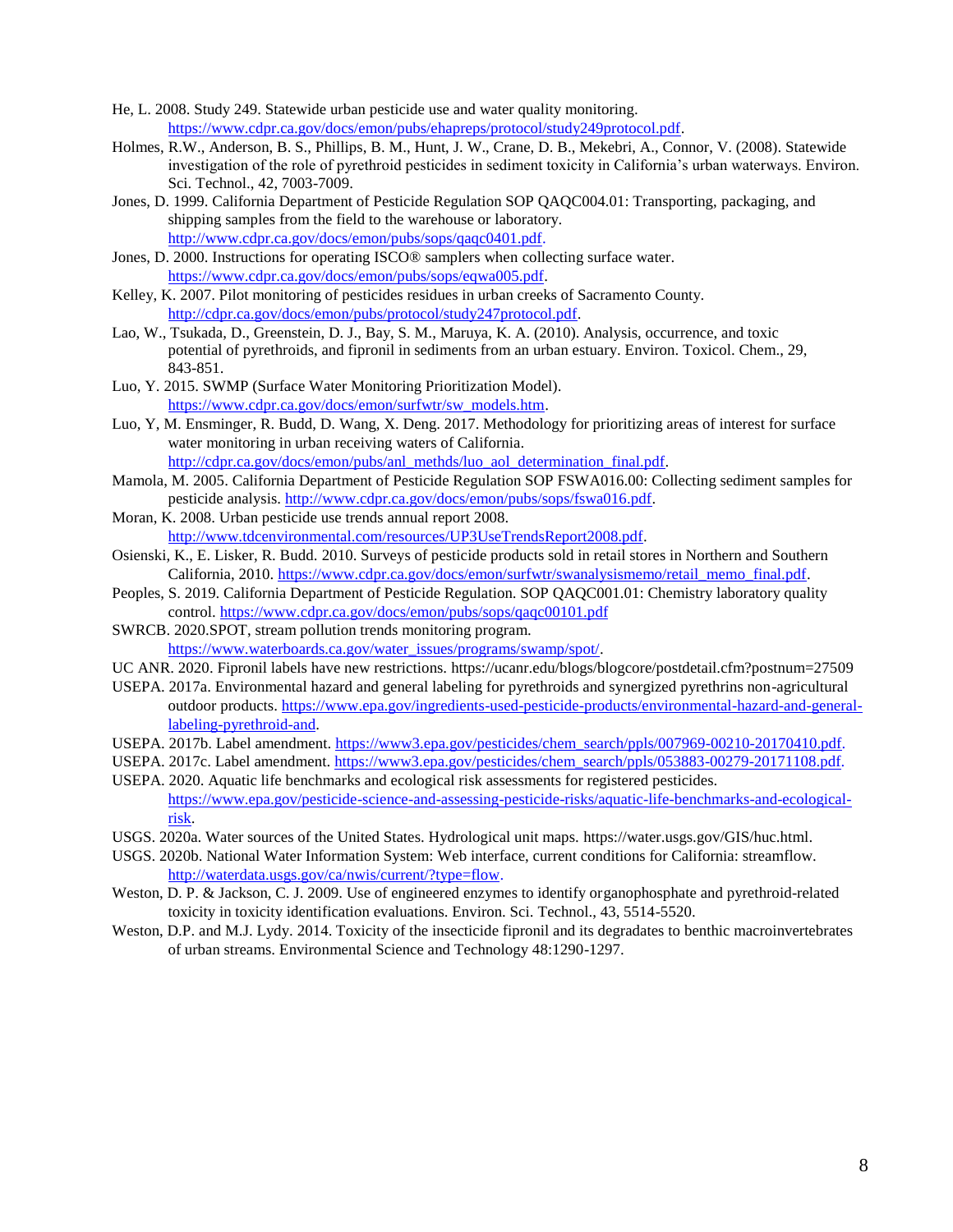| Site                           | Analytical<br>Screen    | <b>First</b><br>Dry | Second<br>Dry  | First<br>Storm | Second<br><b>Storm</b> | Other<br><b>Storm</b> | Total<br><b>Samples</b> |
|--------------------------------|-------------------------|---------------------|----------------|----------------|------------------------|-----------------------|-------------------------|
| ARC_ARC                        | DN, LC,<br>PYW, SA      | $\overline{4}$      | $\overline{4}$ | $\overline{4}$ | $\overline{4}$         | $\overline{0}$        | 16                      |
| FOL <sub>2</sub>               | DN, LC, PYS,<br>PYW, SA | 5                   | 5              | $\overline{4}$ | $\overline{4}$         | $\Omega$              | 18                      |
| MIN_MR                         | DN, LC,<br>PYW, SA      | $\overline{4}$      | $\overline{4}$ | 0/4            | 0/4                    | $\Omega$              | $8 - 16$                |
| <b>PGC010</b>                  | DN, LC, PYS,<br>PYW, SA | 5                   | 5              | $\overline{4}$ | $\overline{4}$         | $\Omega$              | 18                      |
| PGC019/022                     | DN, LC, PYS,<br>PYW, SA | 5                   | 5              | $\overline{4}$ | $\overline{4}$         | $\mathbf{0}$          | 18                      |
| <b>PGC058</b>                  | DN, LC,<br>PYW, SA      | $\overline{4}$      | $\overline{4}$ | $\overline{4}$ | $\overline{4}$         | $\mathbf{0}$          | 16                      |
| <b>GUA_TRM</b>                 | DN, LC,<br>PYW, SA      | $\overline{4}$      | $\overline{4}$ | $\overline{4}$ | $\overline{4}$         | $\boldsymbol{0}$      | 16                      |
| SLC_LA                         | DN, LC,<br>PYW, SA      | $\overline{4}$      | $\overline{4}$ | $\overline{4}$ | $\overline{4}$         | $\boldsymbol{0}$      | 16                      |
| SLV_KNG                        | DN, LC, PYS,<br>PYW, SA | 5                   | 5              | $\overline{4}$ | $\overline{4}$         | $\mathbf{0}$          | 18                      |
| SRC_JD                         | DN, LC, PYS,<br>PYW, SA | 5                   | 5              | $\overline{4}$ | $\overline{4}$         | $\mathbf{0}$          | 18                      |
| WAL_CA                         | DN, LC,<br>PYW, SA      | $\overline{4}$      | $\overline{4}$ | $\overline{4}$ | $\overline{4}$         | $\mathbf{0}$          | 16                      |
| Exploratory<br>(up to 8 sites) | DN, LC,<br>PYW, SA      | $\boldsymbol{0}$    | $\mathbf{0}$   | $\overline{0}$ | $\overline{0}$         | 32                    | 32                      |
| QC                             | DN, LC, PYS,<br>PYW, SA | 5                   | $\overline{4}$ | $\overline{4}$ | $\overline{4}$         | $\boldsymbol{0}$      | 17                      |
| Total                          |                         | 53                  | 53             | 48             | 48                     | 32                    | 227-235                 |

Table 1. Water and sediment monitoring for FY 2020/2021. For monitoring site information, see Appendix 2. For chemical screen information, see Appendices 6 and 7.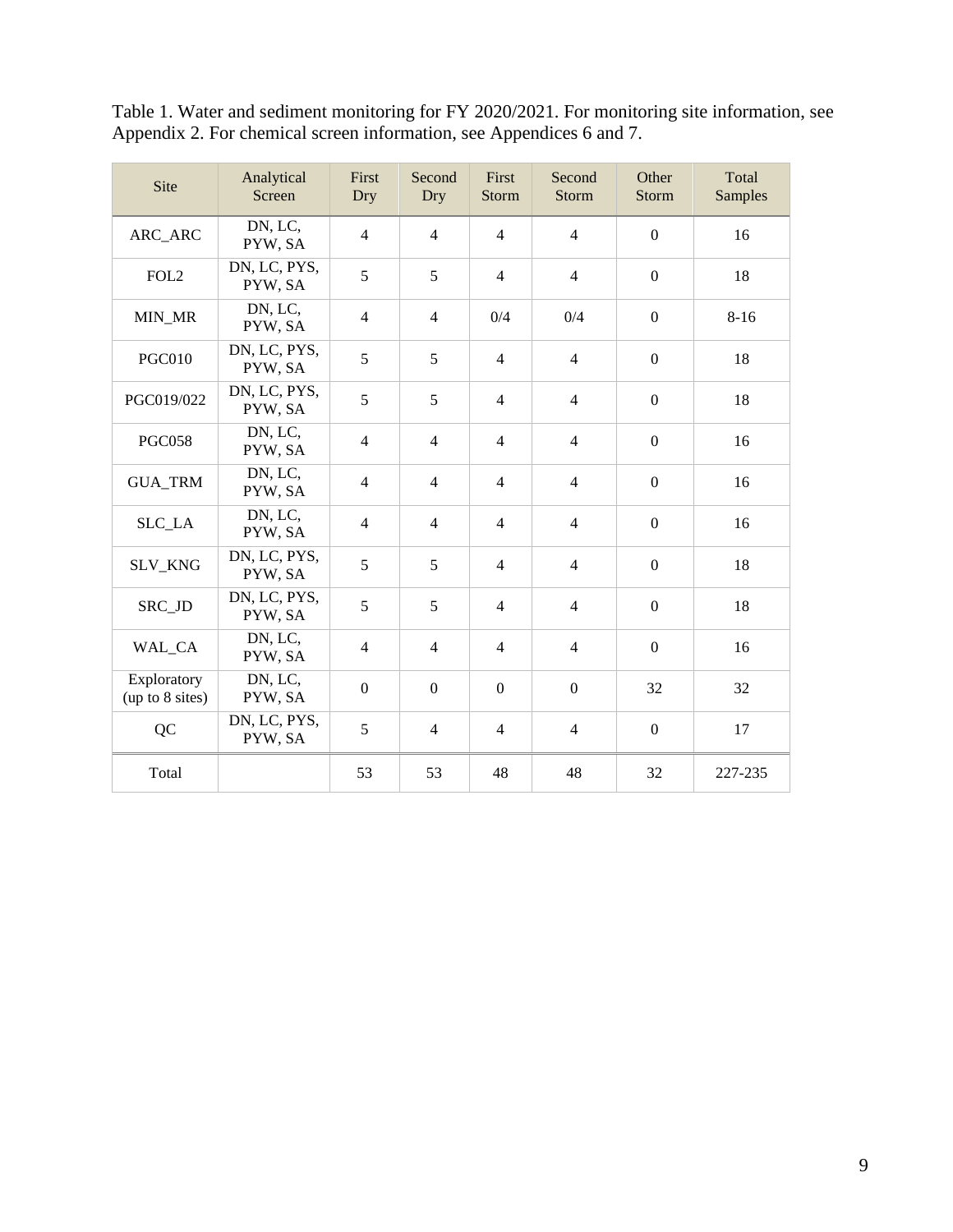

Figure 1. Sacramento area monitoring sites and top HUC12 watersheds for FY 2020/2021.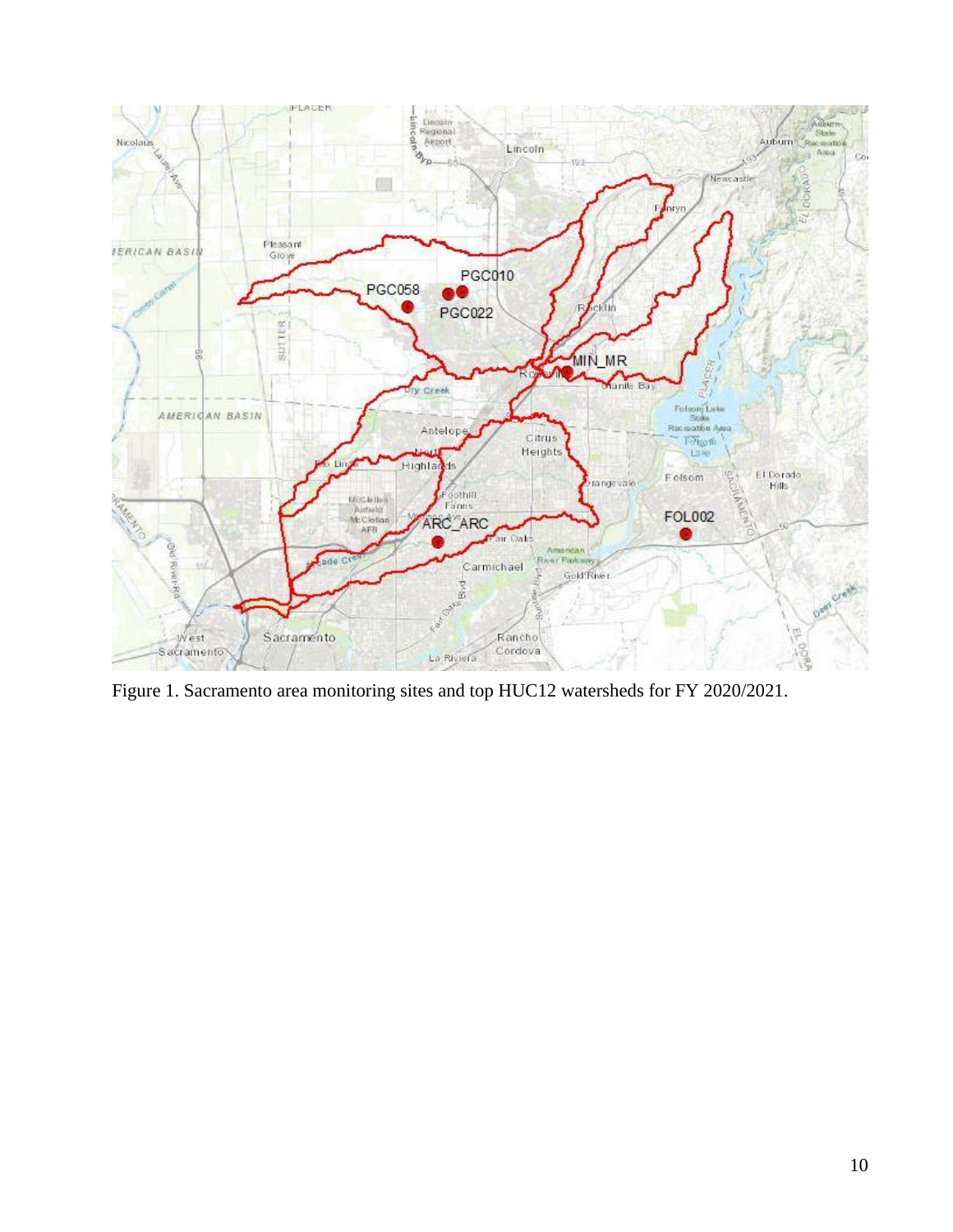

Figure 2. San Francisco Bay area monitoring sites and top HUC12 watersheds for FY 2020/2021.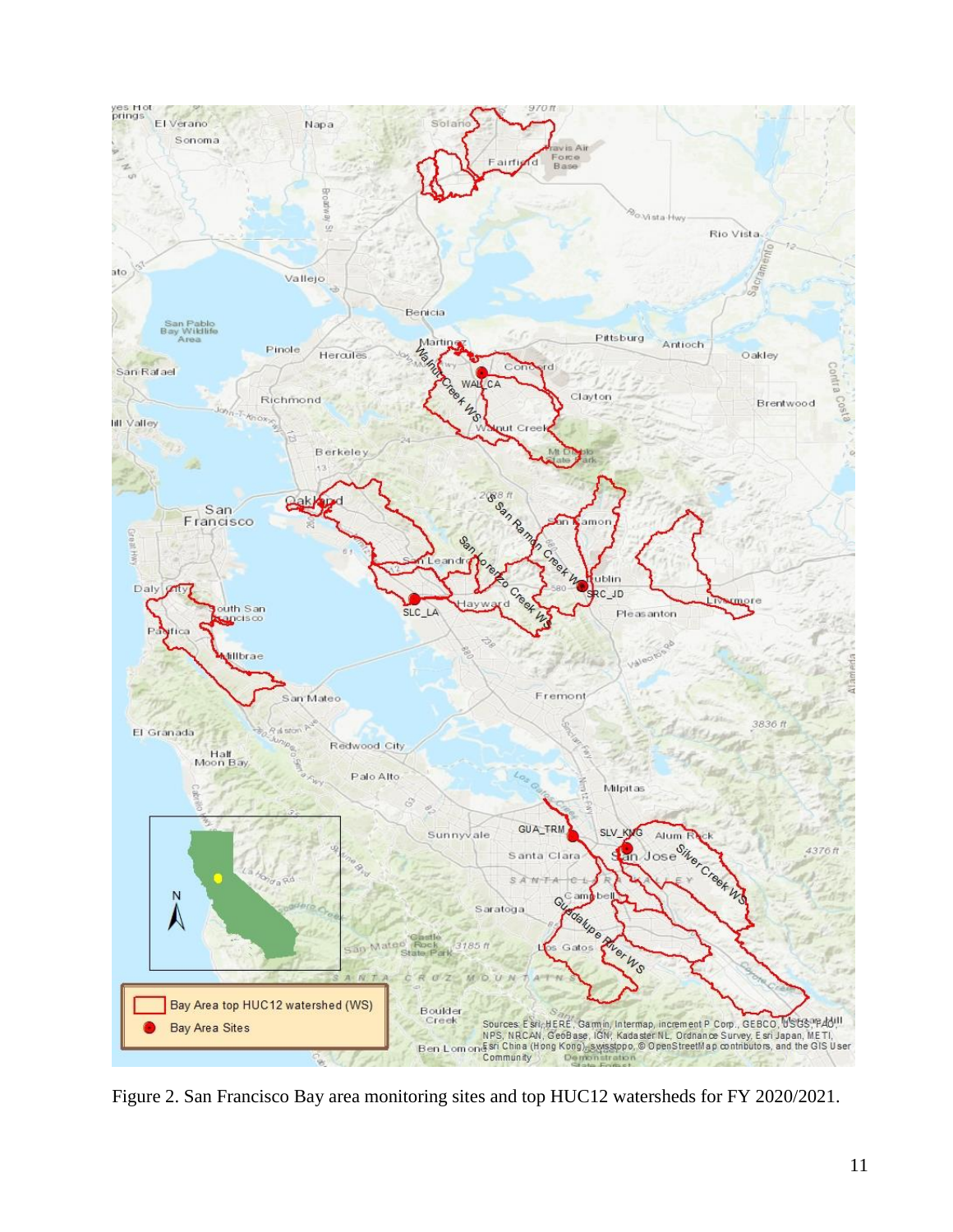Appendix 1. HUC12 selection for Northern California. Monitored HUC12 watersheds contain a double asterisk (\*\*) next to the HUC12 name. See Appendix 2 for site codes and HUC12 information. For area,  $SAC =$  Sacramento and  $SFB =$  San Francisco Bay area.

| HUC4 | HUC <sub>8</sub> | <b>HUC</b><br>8<br>Rank | HUC12        | HUC12 name                                          | Type      | Area       | <b>CDPR</b> Site<br>Code                        | Exclude pesticide due to<br>agricultural inputs                             |
|------|------------------|-------------------------|--------------|-----------------------------------------------------|-----------|------------|-------------------------------------------------|-----------------------------------------------------------------------------|
| 1802 | 18020111         | 1                       | 180201110105 | Gibson Lake-Dry Creek                               | Mainstem  | <b>SAC</b> |                                                 |                                                                             |
| 1802 | 18020111         | 1                       | 180201110102 | Miners Ravine**                                     | Mainstem  | <b>SAC</b> | MIN_MR                                          |                                                                             |
| 1802 | 18020111         | $\mathbf{1}$            | 180201110303 | <b>Lower Steelhead Creek</b>                        | Mainstem  | <b>SAC</b> |                                                 |                                                                             |
| 1802 | 18020111         | 1                       | 180201110103 | Antelope Creek                                      | Tributary | <b>SAC</b> |                                                 |                                                                             |
| 1802 | 18020111         | $\mathbf{1}$            | 180201110302 | Arcade Creek**                                      | Tributary | <b>SAC</b> | ARC_ARC                                         |                                                                             |
| 1802 | 18020111         | 1                       | 180201110105 | Gibson Lake-Dry Creek                               | Tributary | <b>SAC</b> |                                                 |                                                                             |
| 1802 | 18020161         | 2                       | 180201610102 | Dutch Ravine-Auburn<br>Ravine                       | Mainstem  | <b>SAC</b> |                                                 | lambda-cyhalothrin, pendimethalin                                           |
| 1802 | 18020161         | 2                       | 180201610302 | Pleasant Grove Creek**                              | Tributary | <b>SAC</b> | <b>PGC010</b><br><b>PGC020</b><br><b>PGC058</b> |                                                                             |
| 1802 | 18020161         | 2                       | 180201610101 | <b>Orchard Creek</b>                                | Tributary | <b>SAC</b> |                                                 |                                                                             |
| 1802 | 18020161         | 2                       | 180201610102 | Dutch Ravine-Auburn<br>Ravine                       | Tributary | <b>SAC</b> |                                                 |                                                                             |
| 1805 | 18050003         | 3                       | 180500030304 | Guadalupe River**                                   | Mainstem  | <b>SFB</b> | <b>GUA_TRM</b>                                  |                                                                             |
| 1805 | 18050003         | 3                       | 180500030202 | Metcalfe Canyon-Coyote<br>Creek                     | Mainstem  | <b>SFB</b> |                                                 | bifenthrin, cyfluthrin, lambda-<br>cyhalothrin, malathion,<br>pendimethalin |
| 1805 | 18050003         | 3                       | 180500030201 | Silver Creek**                                      | Tributary | <b>SFB</b> | SLV_KNG                                         |                                                                             |
| 1805 | 18050003         | 3                       | 180500030302 | Canoas Creek                                        | Tributary | <b>SFB</b> |                                                 |                                                                             |
| 1805 | 18050003         | 3                       | 180500030304 | Guadalupe River                                     | Tributary | <b>SFB</b> |                                                 |                                                                             |
| 1802 | 18020163         | $\overline{4}$          | 180201630404 | <b>Lower Morrison Creek</b>                         | Mainstem  | SAC        |                                                 | malathion, pendimethalin                                                    |
| 1802 | 18020163         | $\overline{4}$          | 180201630404 | <b>Lower Morrison Creek</b>                         | Tributary | <b>SAC</b> |                                                 |                                                                             |
| 1802 | 18020163         | $\overline{4}$          | 180201630401 | <b>Elder Creek</b>                                  | Tributary | <b>SAC</b> |                                                 |                                                                             |
| 1802 | 18020163         | 4                       | 180201630701 | Lake Greenhaven-<br>Sacramento River                | Tributary | <b>SAC</b> |                                                 |                                                                             |
| 1805 | 18050004         | 5                       | 180500040502 | South San Ramon Creek**                             | Mainstem  | <b>SFB</b> | SRC_JD                                          |                                                                             |
| 1805 | 18050004         | 5                       | 180500040802 | San Lorenzo Creek**                                 | Mainstem  | <b>SFB</b> | SLC_LA                                          |                                                                             |
| 1805 | 18050004         | 5                       | 180500040203 | Lower Arroyo Las Positas                            | Mainstem  | <b>SFB</b> |                                                 | diuron, imidacloprid,<br>pendimethalin                                      |
| 1805 | 18050004         | 5                       | 180500040501 | Alamo Creek                                         | Tributary | <b>SFB</b> |                                                 |                                                                             |
| 1805 | 18050004         | 5                       | 180500040502 | South San Ramon Creek**                             | Tributary | <b>SFB</b> | SRC_JD                                          |                                                                             |
| 1805 | 18050001         | 6                       | 180500010204 | Walnut Creek-Frontal Suisun<br>Bay Estuaries**      | Mainstem  | <b>SFB</b> | WAL_CA                                          |                                                                             |
| 1805 | 18050001         | 6                       | 180500010203 | Pine Creek                                          | Tributary | <b>SFB</b> |                                                 |                                                                             |
| 1805 | 18050001         | 6                       | 180500010204 | Walnut Creek-Frontal Suisun<br>Bay Estuaries**      | Tributary | <b>SFB</b> | WAL_CA                                          |                                                                             |
| 1805 | 18050001         | 6                       | 180500010301 | Kirker Creek-Frontal Suisun<br><b>Bay Estuaries</b> | Tributary | <b>SFB</b> |                                                 |                                                                             |
| 1805 | 18050002         | 7                       | 180500021001 | Angel Island-San Francisco<br><b>Bay Estuaries</b>  | Mainstem  | <b>SFB</b> |                                                 |                                                                             |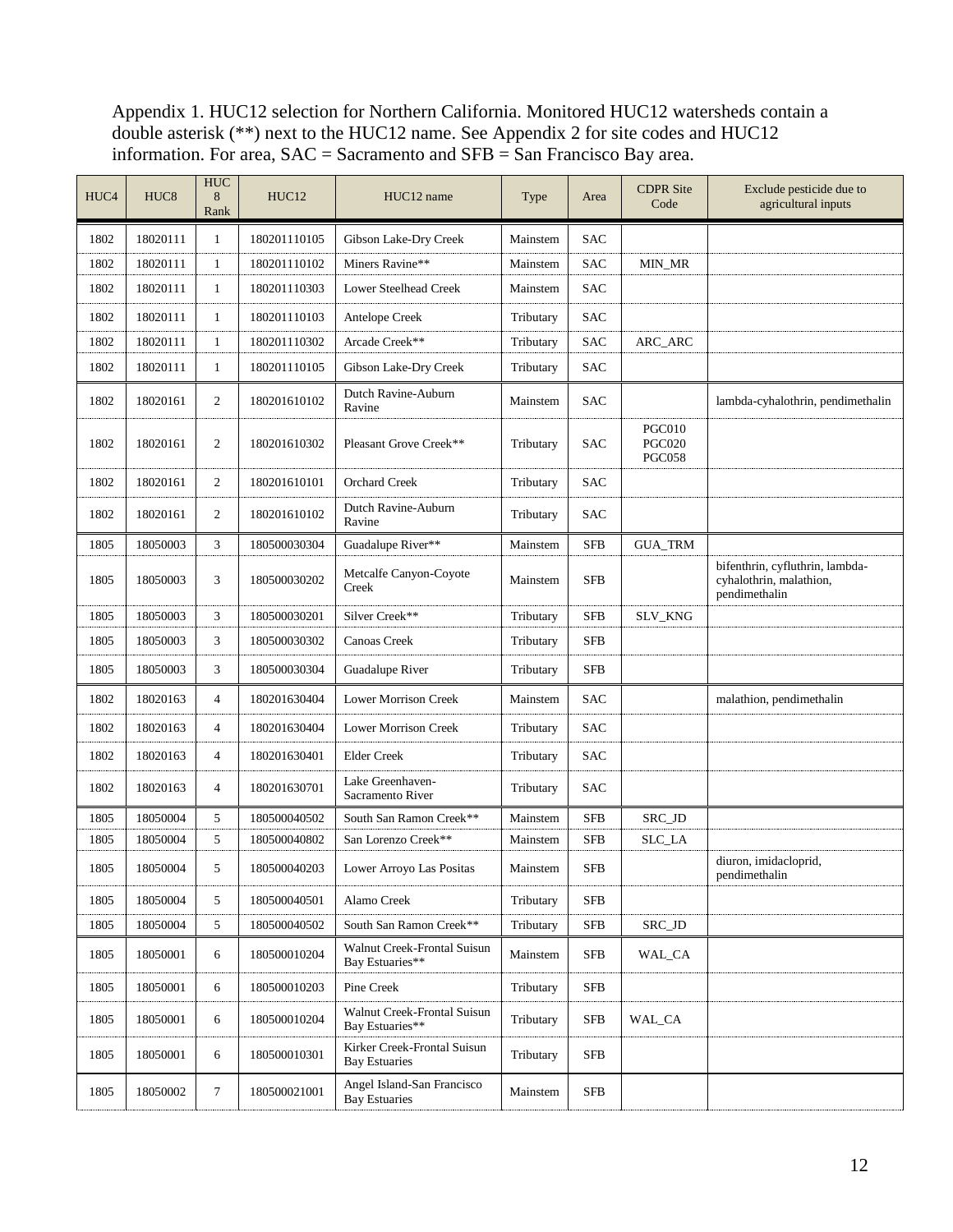| HUC <sub>4</sub> | HUC <sub>8</sub> | <b>HUC</b><br>8<br>Rank | HUC <sub>12</sub> | HUC <sub>12</sub> name                                      | Type      | Area       | <b>CDPR</b> Site<br>Code | Exclude pesticide due to<br>agricultural inputs |
|------------------|------------------|-------------------------|-------------------|-------------------------------------------------------------|-----------|------------|--------------------------|-------------------------------------------------|
| 1805             | 18050002         |                         | 180500020303      | Lower Sonoma Creek                                          | Mainstem  | <b>SFB</b> |                          | imidacloprid, malathion,<br>pendimethalin       |
| 1805             | 18050002         |                         | 180500020205      | Lower Napa River                                            | Mainstem  | <b>SFB</b> |                          | imidacloprid, malathion,<br>pendimethalin       |
| 1805             | 18050002         |                         | 180500020702      | Pinole Creek-Frontal San<br>Pablo Bay Estuaries             | Tributary | <b>SFB</b> |                          |                                                 |
| 1805             | 18050002         |                         | 180500020904      | Cerrito Creek-Frontal San<br><b>Francisco Bay Estuaries</b> | Tributary | <b>SFB</b> |                          |                                                 |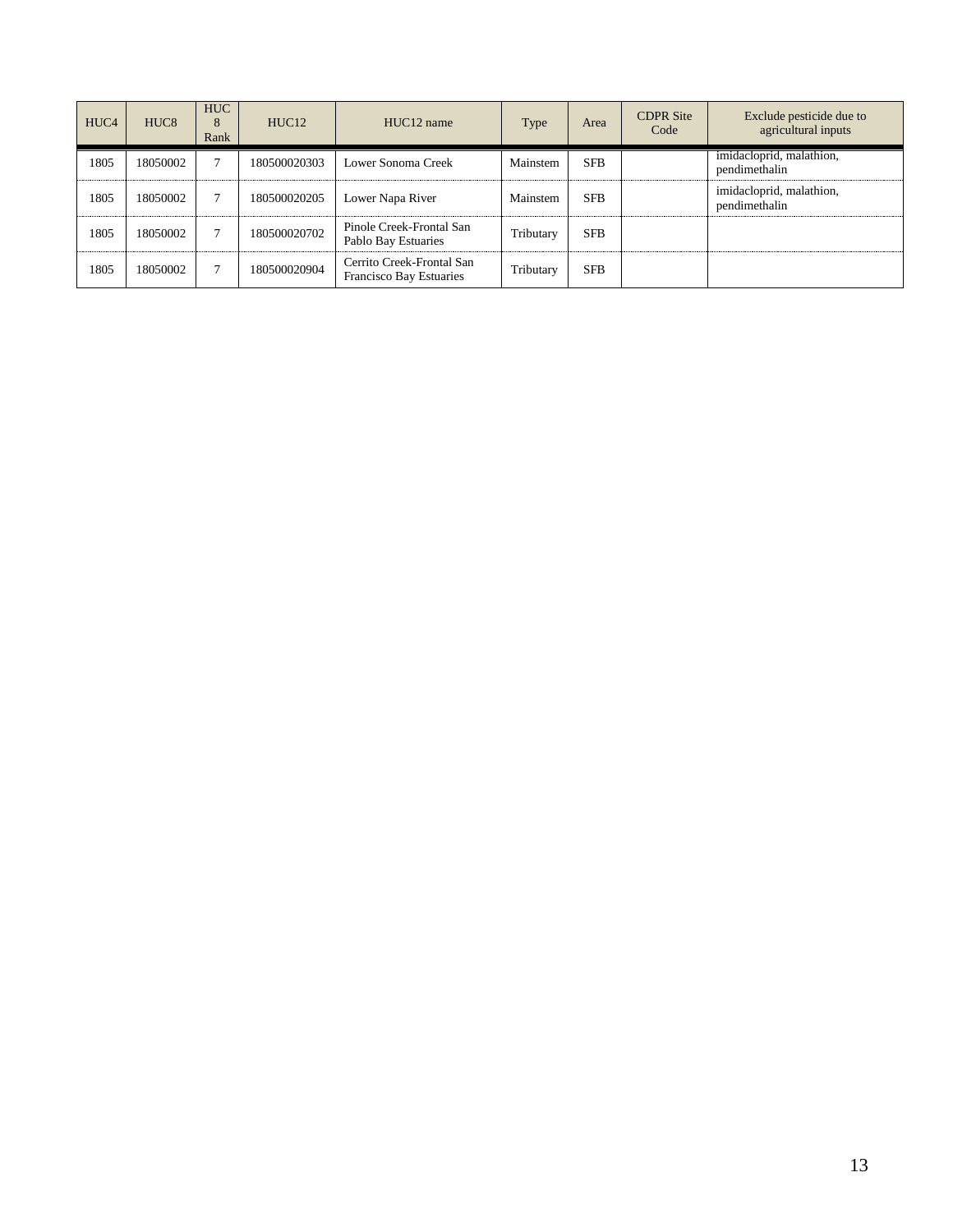**Appendix 2.** Sampling site details for FY 2020/2021. For site type, SD = storm drain outfall; MS = mainstem creek or river. PGC022 sediment sampling will be downstream of the union of PGC021 and PGC022 (reported as PGC019). If there is no measurable runoff at PGC058, water will be collected at PGC040 (38.79857, -121.34802) to be consistent with previous years.

| <b>Site Code</b>                           | <b>Site</b><br><b>Type</b> | <b>Sample</b><br><b>Type</b> | <b>Description</b>                                                                                                     | <b>City</b> | HUC12/Name                                  | Latitude<br><b>GPS</b><br><b>Coordinates</b><br>(NAD83) | Longitude<br><b>GPS</b><br><b>Coordinates</b><br>(NAD83) |
|--------------------------------------------|----------------------------|------------------------------|------------------------------------------------------------------------------------------------------------------------|-------------|---------------------------------------------|---------------------------------------------------------|----------------------------------------------------------|
| <b>PGC010</b>                              | <b>SD</b>                  | Water<br>Sediment            | <b>Outfall at Diamond Woods Circle</b>                                                                                 | Roseville   | 180201610302<br><b>Pleasant Grove Creek</b> | 38.80477                                                | $-121.32733$                                             |
| <b>PGC022</b>                              | <b>SD</b>                  | Water                        | Outfall at Opal and Northpark Drive                                                                                    | Roseville   | 180201610302<br><b>Pleasant Grove Creek</b> | 38.802599                                               | -121.338787                                              |
| <b>PGC019</b>                              | <b>SD</b>                  | Sediment                     | Combination of outfalls at Opal and<br>Northpark Drive (this site may also substitute<br>for PGC022 if limited runoff) | Roseville   | 180201610302<br><b>Pleasant Grove Creek</b> | 38.80248                                                | $-121.3386$                                              |
| <b>PGC058</b>                              | <b>MS</b>                  | Water                        | near Hayden Pkwy and Blue Oaks Blvd                                                                                    | Roseville   | 180201610302<br><b>Pleasant Grove Creek</b> | 38.79477                                                | $-121.37251$                                             |
| $\mbox{{\sc ARC}}\xspace_\mbox{{\sc ARC}}$ | <b>MS</b>                  | Water                        | Arcade Creek at American River College                                                                                 | Sacramento  | 180201110302<br>Arcade Creek                | 38.645293                                               | -121.347359                                              |
| FOL <sub>2</sub>                           | <b>SD</b>                  | Water<br>Sediment            | <b>Outfall at Brock Circle</b>                                                                                         | Folsom      | 180201110202<br>Lower American              | 38.6503                                                 | $-121.14494$                                             |
| MIN_MR                                     | <b>MS</b>                  | Water                        | Miner's Ravine at Orvietto Drive (tentative<br>Miner's Ravine site)                                                    | Roseville   | 180201110102<br>Miner's Ravine              | 38.752947                                               | $-121.241557$                                            |
| WAL_CA                                     | <b>MS</b>                  | Water                        | Walnut Creek near Concord Avenue                                                                                       | Concord     | 180500010204<br><b>Walnut Creek</b>         | 37.980630                                               | $-122.0516$                                              |
| SLC_LA                                     | <b>MS</b>                  | Water                        | San Lorenzo Creek at Lorenzo Avenue                                                                                    | San Leandro | 180500040502<br>San Lorenzo                 | 37.684572                                               | $-122.139337$                                            |
| SRC_JD                                     | <b>MS</b>                  | Water                        | South San Ramon Creek at Johnson Drive                                                                                 | Pleasanton  | 180500040502<br>South San Ramon<br>Creek    | 37.700976                                               | -121.919837                                              |
| <b>GUA_TRM</b>                             | <b>MS</b>                  | Water                        | Guadalupe River at Trimble Road                                                                                        | San Jose    | 180500030304<br>Guadalupe River             | 37.38062                                                | $-121.93802$                                             |
| SLV_KNG                                    | <b>MS</b>                  | Water                        | Silver Creek at McKee Road and King Road                                                                               | San Jose    | 180500030201<br><b>Silver Creek</b>         | 37.35815                                                | $-121.861192$                                            |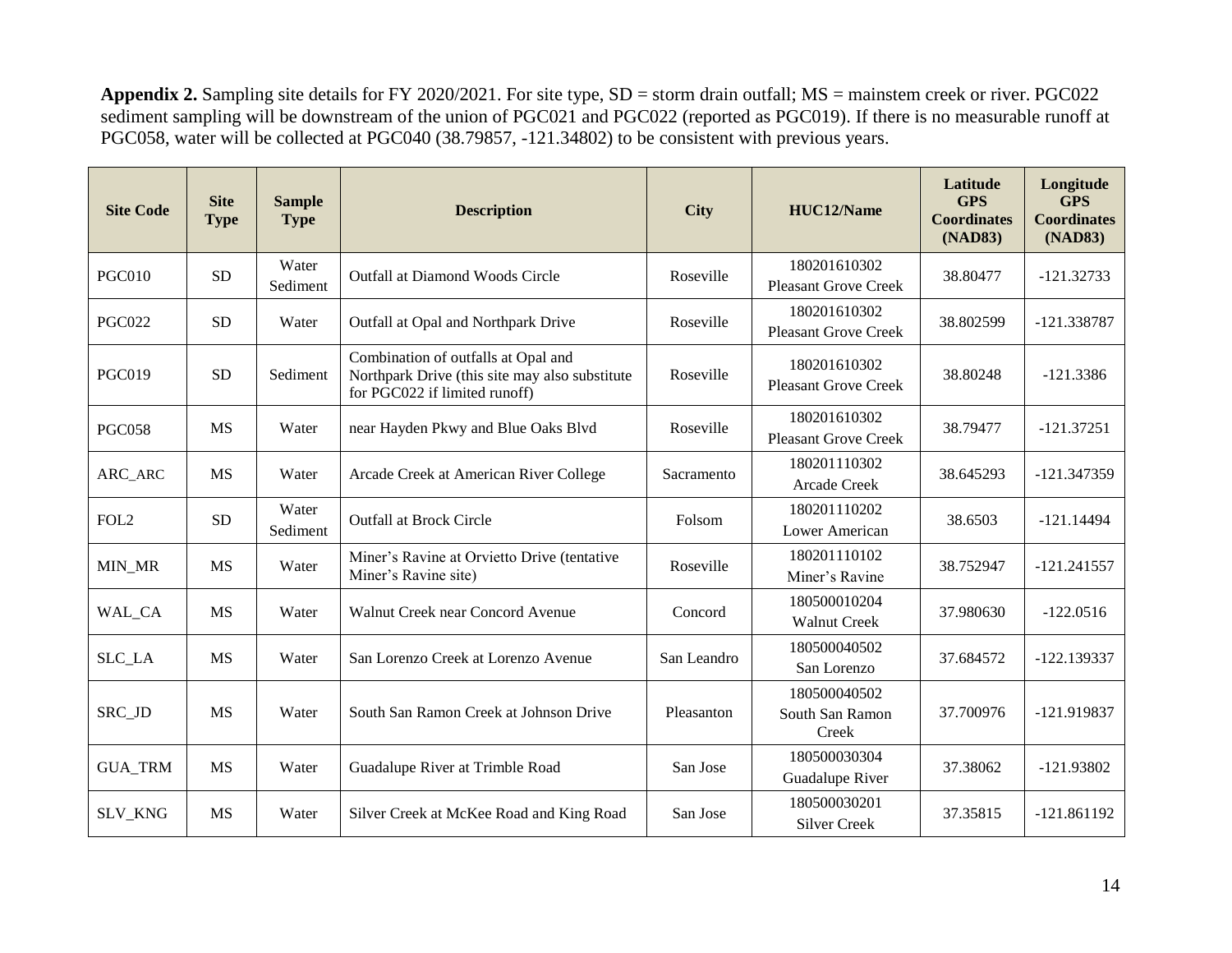**Appendix 3.** Priority pesticides for the Sacramento area based on the acute toxicity value. Listed, pesticides with priorities greater or equal to the priority score of 9, with a "TRUE" monitoring recommendation from SWMP (based on acute toxicity). Priority model does not include homeowner pesticide use. Screen codes: DN, dinitroaniline herbicides, oxyfluorfen, and chlorfenapyr; LC, LC multi-analyte; PI, photosynthetic inhibitor herbicide; PY, pyrethroid; SA, synthetic auxin herbicides. For method information, see [http://cdpr.ca.gov/docs/emon/pubs/em\\_methd\\_main.htm](http://cdpr.ca.gov/docs/emon/pubs/em_methd_main.htm). For pesticides with an analytical method but not monitored, see Appendix 5.

| Pesticide           | <b>CDFA</b><br>Screen* | 2016-2018<br>Average Use (lb<br>ai) | Use<br>Score   | <b>Benchmark</b><br>$(\mu g/L)$ | <b>Tox</b><br>Score | Final<br>Score | Monitored?            |
|---------------------|------------------------|-------------------------------------|----------------|---------------------------------|---------------------|----------------|-----------------------|
| Permethrin          | PY                     | 6308                                | 5              | 0.01                            | 6                   | 30             | Y                     |
| Deltamethrin        | PY                     | 5869                                | 4              | 0.05                            | 6                   | 24             | Y                     |
| <b>Bifenthrin</b>   | PY                     | 5601                                | 4              | 0.07                            | 6                   | 24             | $\overline{Y}$        |
| Lambda-cyhalothrin  | PY                     | 867                                 | 3              | 0.0035                          | 7                   | 21             | $\overline{\text{Y}}$ |
| Chlorantraniliprole | LC                     | 7850                                | 5              | 4.9                             | 4                   | 20             | $\overline{Y}$        |
| Imidacloprid        | $_{\text{LC}}$         | 4936                                | 4              | 0.38                            | 5                   | 20             | $\overline{Y}$        |
| Fipronil            | LC                     | 4297                                | 4              | 0.11                            | 5                   | 20             | Y                     |
| Cypermethrin        | PY                     | 1892                                | $\overline{4}$ | 0.19                            | $\overline{5}$      | 20             | $\overline{Y}$        |
| Cyfluthrin          | PY                     | 1587                                | 3              | 0.01                            | 6                   | 18             | $\mathbf Y$           |
| Pendimethalin       | DN                     | 4071                                | 4              | 5.2                             | $\overline{4}$      | 16             | $\overline{\text{Y}}$ |
| Prodiamine          | DN                     | 1673                                | 4              | 6.5                             | 4                   | 16             | Y                     |
| Oryzalin            | LC                     | 9176                                | 5              | 13                              | 3                   | 15             | Y                     |
| Dithiopyr           | None                   | 2702                                | 4              | 20                              | 3                   | 12             | $\mathbf N$           |
| Diuron              | LC                     | 929                                 | 3              | 2.4                             | $\overline{4}$      | 12             | Y                     |
| Chlorfenapyr        | DN                     | 725                                 | 3              | 2.91                            | 4                   | 12             | Y                     |
| Isoxaben            | LC                     | 698                                 | $\overline{3}$ | 10                              | 4                   | 12             | $\overline{\text{Y}}$ |
| Esfenvalerate       | PY                     | 107                                 | $\overline{2}$ | 0.02                            | 6                   | 12             | Y                     |
| Oxyfluorfen         | DN                     | 148                                 | $\overline{2}$ | 0.29                            | 5                   | 10             | Y                     |
| Sulfometuron-methyl | None                   | 239                                 | $\overline{2}$ | 0.45                            | 5                   | 10             | N                     |
| Dichlobenil         | None                   | 480                                 | $\overline{3}$ | 30                              | $\overline{3}$      | 9              | N                     |
| Mecoprop-P          | None                   | 619                                 | 3              | 14                              | 3                   | 9              | $\mathbf N$           |
| Triclopyr           | <b>SA</b>              | 1406                                | 3              | 100                             | 3                   | 9              | Y                     |
| Propiconazole       | $_{\text{LC}}$         | 785                                 | 3              | 21                              | $\overline{3}$      | 9              | $\overline{\text{Y}}$ |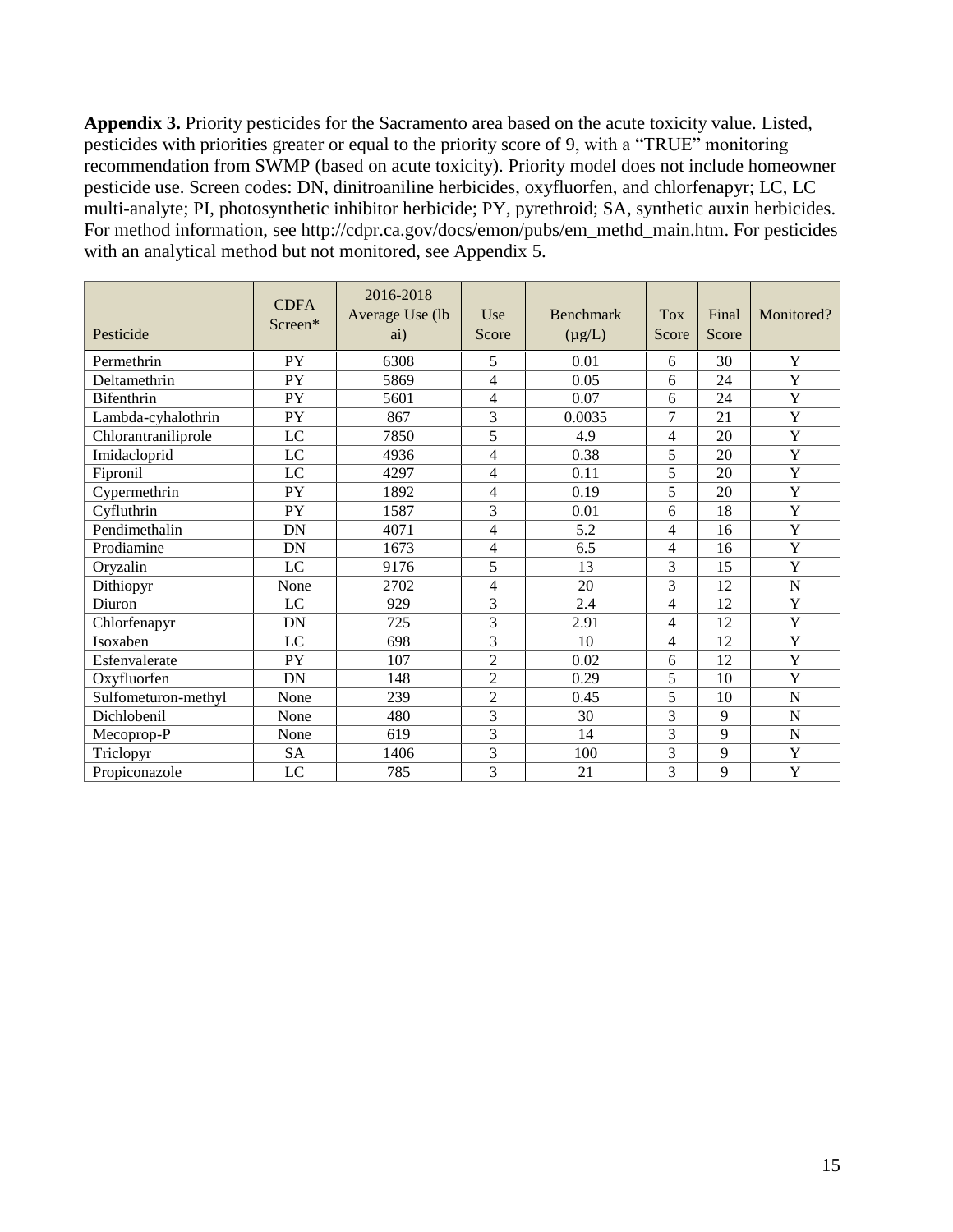**Appendix 4.** Priority pesticides for San Francisco Bay area sampling sites based on the acute toxicity value. Listed, pesticides with priorities greater or equal to the priority score of 9, with a "TRUE" monitoring recommendation from SWMP (based on acute toxicity). Priority model does not include homeowner pesticide use. Screen codes: DN, dinitroaniline herbicides, oxyfluorfen, and chlorfenapyr; LC, LC multi-analyte; OP, organophosphate, PI, photosynthetic inhibitor herbicide; PY, pyrethroid; SA, synthetic auxin herbicides. For method information, see

[http://cdpr.ca.gov/docs/emon/pubs/em\\_methd\\_main.htm.](http://cdpr.ca.gov/docs/emon/pubs/em_methd_main.htm) For pesticides with an analytical method but not monitored, see Appendix 5.

| Pesticide           | <b>CDFA</b><br>Screen* | $2016 -$<br>2018<br>Average<br>$(lb\ a)$ | <b>Use Score</b>         | <b>Benchmark</b><br>$(\mu g/L)$ | <b>Tox</b><br>Score | Final<br>Score  | Monitored?            |
|---------------------|------------------------|------------------------------------------|--------------------------|---------------------------------|---------------------|-----------------|-----------------------|
| Permethrin          | PY                     | 9530                                     | 5                        | 0.01                            | 6                   | 30              | Y                     |
| Bifenthrin          | $\overline{PY}$        | 5366                                     | $\overline{4}$           | 0.07                            | 6                   | 24              | $\overline{Y}$        |
| Lambda-Cyhalothrin  | $\overline{PY}$        | 1525                                     | 3                        | 0.0035                          | $\overline{7}$      | $\overline{21}$ | $\overline{\text{Y}}$ |
| Fipronil            | $\overline{LC}$        | 9111                                     | $\overline{4}$           | 0.11                            | $\overline{5}$      | 20              | $\overline{Y}$        |
| Imidacloprid        | $\overline{LC}$        | 4838                                     | $\overline{4}$           | 0.38                            | $\overline{5}$      | 20              | $\overline{\text{Y}}$ |
| Cyfluthrin          | $\overline{PY}$        | 2100                                     | $\overline{3}$           | 0.01                            | 6                   | 18              | $\overline{Y}$        |
| Deltamethrin        | $\overline{PY}$        | 2094                                     | 3                        | 0.05                            | 6                   | 18              | $\overline{\text{Y}}$ |
| Pendimethalin       | <b>DN</b>              | 4657                                     | $\overline{4}$           | 5.2                             | $\overline{4}$      | 16              | $\overline{Y}$        |
| Diuron              | LC                     | 2830                                     | $\overline{4}$           | 2.4                             | 4                   | 16              | $\overline{\text{Y}}$ |
| Cypermethrin        | PY                     | 1371                                     | $\overline{3}$           | 0.19                            | 5                   | 15              | $\overline{Y}$        |
| Triclopyr           | <b>SA</b>              | 5158                                     | $\overline{4}$           | 100                             | $\overline{3}$      | 12              | $\overline{Y}$        |
| Oryzalin            | LC                     | 2312                                     | $\overline{\mathcal{L}}$ | 13                              | 3                   | 12              | Y                     |
| Prodiamine          | <b>DN</b>              | $\overline{1}$ 452                       | $\overline{3}$           | 6.5                             | 4                   | 12              | $\overline{Y}$        |
| Chlorfenapyr        | <b>DN</b>              | 1441                                     | $\overline{3}$           | 2.91                            | 4                   | 12              | $\overline{Y}$        |
| <b>Bromacil</b>     | $\overline{LC}$        | 1255                                     | $\overline{3}$           | 6.8                             | 4                   | 12              | $\mathbf N$           |
| Isoxaben            | $\overline{LC}$        | 1060                                     | 3                        | 10                              | 4                   | 12              | $\mathbf Y$           |
| Oxadiazon           | $\overline{LC}$        | 494                                      | $\overline{3}$           | 5.2                             | 4                   | 12              | $\overline{Y}$        |
| Trifluralin         | <b>DN</b>              | 464                                      | 3                        | 9.25                            | 4                   | 12              | $\overline{Y}$        |
| Esfenvalerate       | PY                     | 94                                       | $\overline{2}$           | 0.02                            | 6                   | 12              | $\overline{Y}$        |
| Chlorsulfuron       | None                   | 63                                       | $\overline{2}$           | 0.35                            | $\overline{5}$      | 10              | ${\bf N}$             |
| Fenamiphos          | $\overline{OP}$        | $\overline{59}$                          | $\overline{2}$           | 0.95                            | $\overline{5}$      | 10              | $\mathbf N$           |
| Sulfometuron-methyl | None                   | 178                                      | $\overline{2}$           | 0.45                            | $\overline{5}$      | 10              | $\overline{N}$        |
| Carbaryl            | $\overline{LC}$        | 236                                      | $\overline{2}$           | 0.85                            | $\overline{5}$      | 10              | $\overline{Y}$        |
| Oxyfluorfen         | <b>DN</b>              | 99                                       | $\overline{2}$           | 0.29                            | $\overline{5}$      | 10              | $\overline{\text{Y}}$ |
| Pyriproxyfen        | $\overline{LC}$        | $\overline{73}$                          | $\overline{2}$           | 0.18                            | $\overline{5}$      | 10              | $\overline{Y}$        |
| Dithiopyr           | None                   | 1178                                     | $\overline{3}$           | 20                              | $\overline{3}$      | 9               | $\overline{N}$        |
| <b>PCNB</b>         | None                   | 2174                                     | 3                        | 50                              | 3                   | 9               | $\mathbf N$           |
| Spinosad            | None                   | 1334                                     | 3                        | 90                              | 3                   | 9               | $\mathbf N$           |
| Indoxacarb          | LC                     | 1036                                     | 3                        | 84                              | 3                   | 9               | Y                     |
| Propiconazole       | $\overline{LC}$        | 914                                      | 3                        | 21                              | 3                   | 9               | $\overline{Y}$        |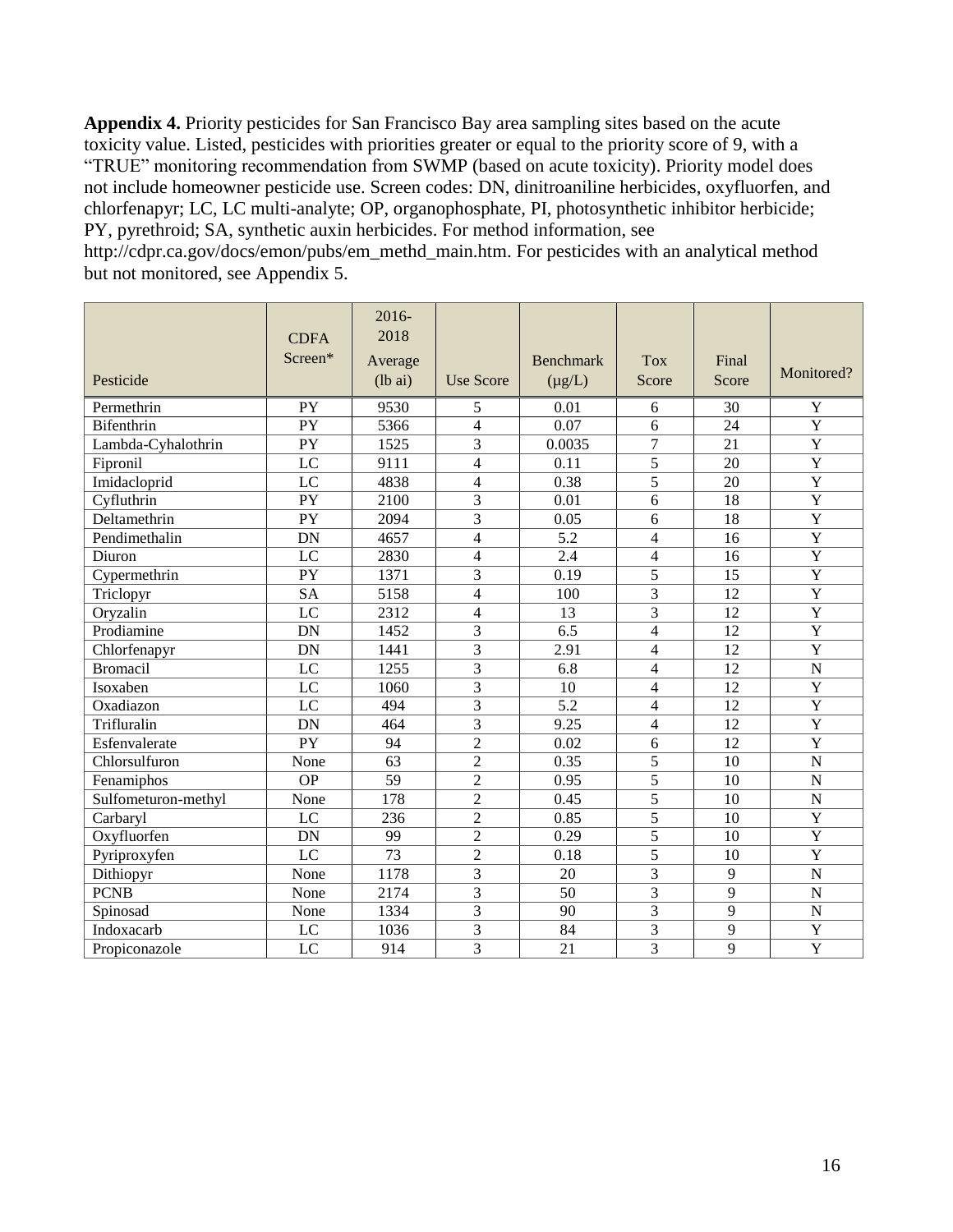#### **Appendix 5. SWMP selected pesticides with a CDFA analytical method excluded from monitoring in Northern California**

## **BROMACIL in the San Francisco Bay Area**

The PUR data used in the SWMP model shows that bromacil has limited use in the San Francisco Bay area. It was mainly used (94% of reported use) in Contra Costa County by one pesticide company for landscape applications (CDPR, 2020a). Bromacil products are not available for nonprofessional use (Budd and Peters, 2018; Osienski et al., 2010). Bromacil has been monitored in over 700 samples in 2008–2019 in SWPP's urban monitoring program with only four detections (one detection in the San Francisco Bay area at a mixed urban/agricultural site). Bromacil will not be monitored until its urban use becomes more widespread.

### **FENAMIPHOS in the San Francisco Bay Area**

Fenamiphos has no registered products in California. Nonetheless, it was reported twice in landscape applications in San Manteo County in 2016-2017 (CDPR, 2020a). These two limitations preclude it from sampling.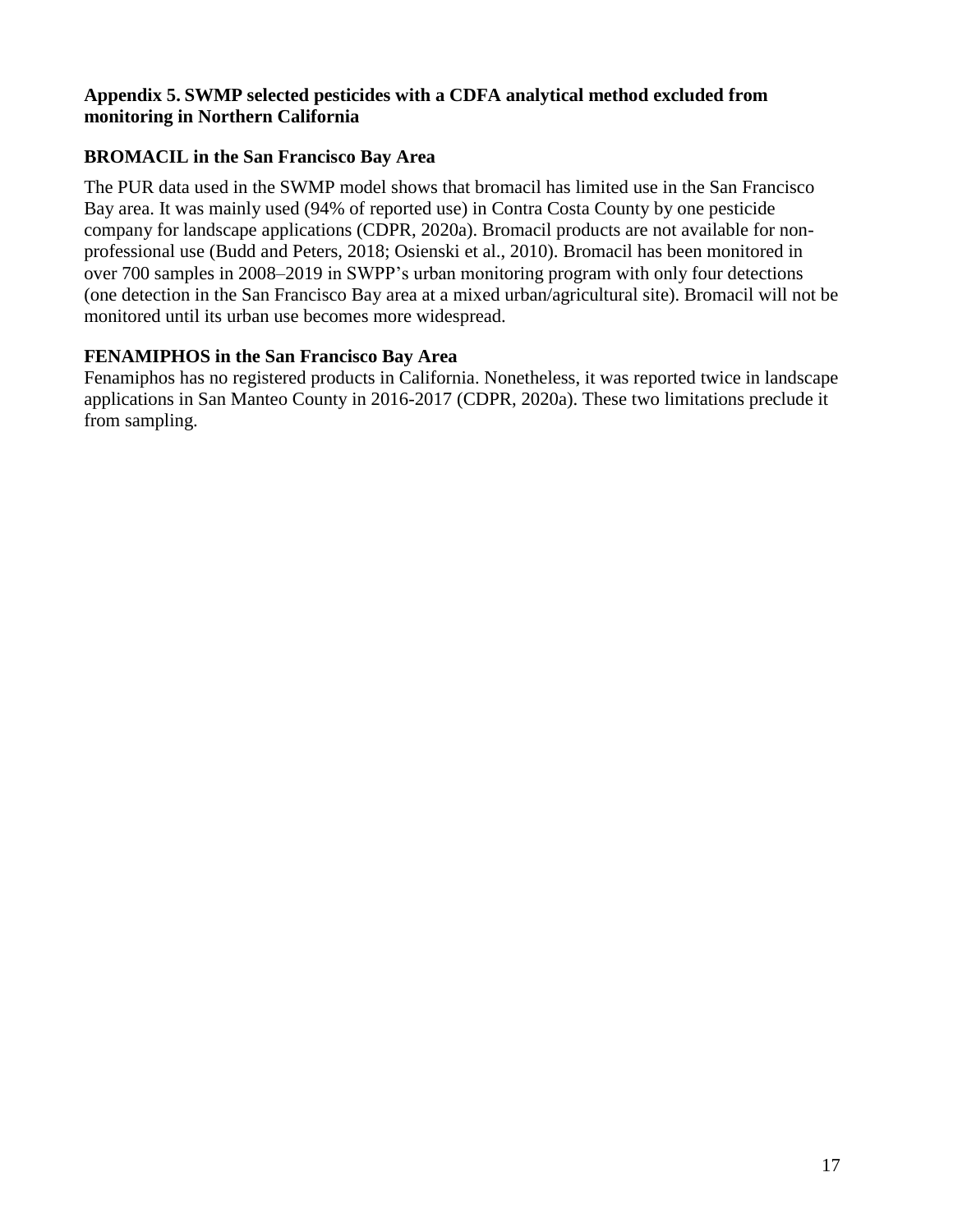**Appendix 6.** Chemical analysis of pesticides in Northern California urban monitoring Study 329. CDFA will analyze all water samples. Specific methods can be found at [http://www.cdpr.ca.gov/docs/emon/pubs/em\\_methd\\_main.htm.](http://www.cdpr.ca.gov/docs/emon/pubs/em_methd_main.htm)

| <b>Analyte Screen</b><br>(Method ID) | <b>Pesticide</b>          | <b>Reporting</b><br>Limit $(ng L1)$ | <b>Method</b><br><b>Detection Limit</b><br>(ng L <sup>1</sup> ) |
|--------------------------------------|---------------------------|-------------------------------------|-----------------------------------------------------------------|
| Dinitroaniline (DN)                  | chlorfenapyr              | 100                                 | 33.3                                                            |
| (EMON-SM-05-006)                     | oxyfluorfen               | 50                                  | 10                                                              |
|                                      | pendimethalin             | 50                                  | 12                                                              |
|                                      | prodiamine                | 50                                  | 12                                                              |
|                                      | trifluralin               | 50                                  | 14                                                              |
| LC-multi screen (LC)                 | abamectin                 | 20                                  | 4                                                               |
| (EMON-SM-05-037)                     | acetamiprid               | 20                                  | $\overline{\mathcal{L}}$                                        |
|                                      | atrazine                  | 20                                  | $\overline{\mathcal{L}}$                                        |
|                                      | azoxystrobin              | 20                                  | $\overline{4}$                                                  |
|                                      | bensulide                 | 20                                  | $\overline{4}$                                                  |
|                                      | boscalid                  | 20                                  | $\overline{4}$                                                  |
|                                      | bromacil                  | 20                                  | $\overline{4}$                                                  |
|                                      | carbaryl                  | 20                                  | $\overline{4}$                                                  |
|                                      | chlorantraniliprole       | 20                                  | $\overline{4}$                                                  |
|                                      | chlorpyrifos              | 20                                  | $\overline{4}$                                                  |
|                                      | clothianidin              | 20                                  | $\overline{4}$                                                  |
|                                      | cyprodinil                | 20                                  | $\overline{4}$                                                  |
|                                      | desulfinyl fipronil       | 10                                  | $\overline{4}$                                                  |
|                                      | desulfinyl fipronil amide | 10                                  | $\overline{4}$                                                  |
|                                      | diazinon                  | 20                                  | $\overline{4}$                                                  |
|                                      | diflubenzuron             | 20                                  | $\overline{4}$                                                  |
|                                      | dimethoate                | 20                                  | $\overline{4}$                                                  |
|                                      | diuron                    | 20                                  | $\overline{4}$                                                  |
|                                      | ethoprop                  | 20                                  | $\overline{\mathbf{4}}$                                         |
|                                      | etofenprox                | 20                                  | $\overline{\mathbf{4}}$                                         |
|                                      | fenamidone                | 20                                  | $\overline{\mathbf{4}}$                                         |
|                                      | fenhexamid                | 20                                  | $\overline{\mathbf{4}}$                                         |
|                                      | fipronil                  | 10                                  | $\overline{\mathbf{4}}$                                         |
|                                      | fipronil amide            | 10                                  | $\overline{\mathbf{4}}$                                         |
|                                      | fipronil sulfide          | 10                                  | $\overline{\mathbf{4}}$                                         |
|                                      | fipronil sulfone          | 10                                  | $\overline{\mathbf{4}}$                                         |
|                                      | fludioxonil               | 20                                  | $\overline{\mathbf{4}}$                                         |
|                                      | hexazinone                | 20                                  | 4                                                               |
|                                      | imidacloprid              | 10                                  | $\overline{4}$                                                  |
|                                      | indoxacarb                | 20                                  | 4                                                               |
|                                      | isoxaben                  | $20\,$                              | $\overline{4}$                                                  |
|                                      | kresoxim-methyl           | $20\,$                              | $\overline{4}$                                                  |
|                                      | malathion                 | $20\,$                              | $\overline{4}$                                                  |
|                                      | methidathion              | $20\,$                              | $\overline{4}$                                                  |
|                                      | methomyl                  | $20\,$                              | $\overline{4}$                                                  |
|                                      | methoxyfenozide           | $20\,$                              | $\overline{4}$                                                  |
|                                      | metribuzin                | $20\,$                              | $\overline{4}$                                                  |
|                                      | norflurazon               | $20\,$                              | $\overline{4}$                                                  |
|                                      | oryzalin                  | $20\,$                              | $\overline{4}$                                                  |
|                                      | oxadiazon                 | $20\,$                              | $\overline{4}$                                                  |
|                                      | prometon                  | $20\,$                              | $\overline{4}$                                                  |
|                                      | prometryn                 | $20\,$                              | $\overline{4}$                                                  |
|                                      | propanil                  | 20                                  | $\overline{4}$                                                  |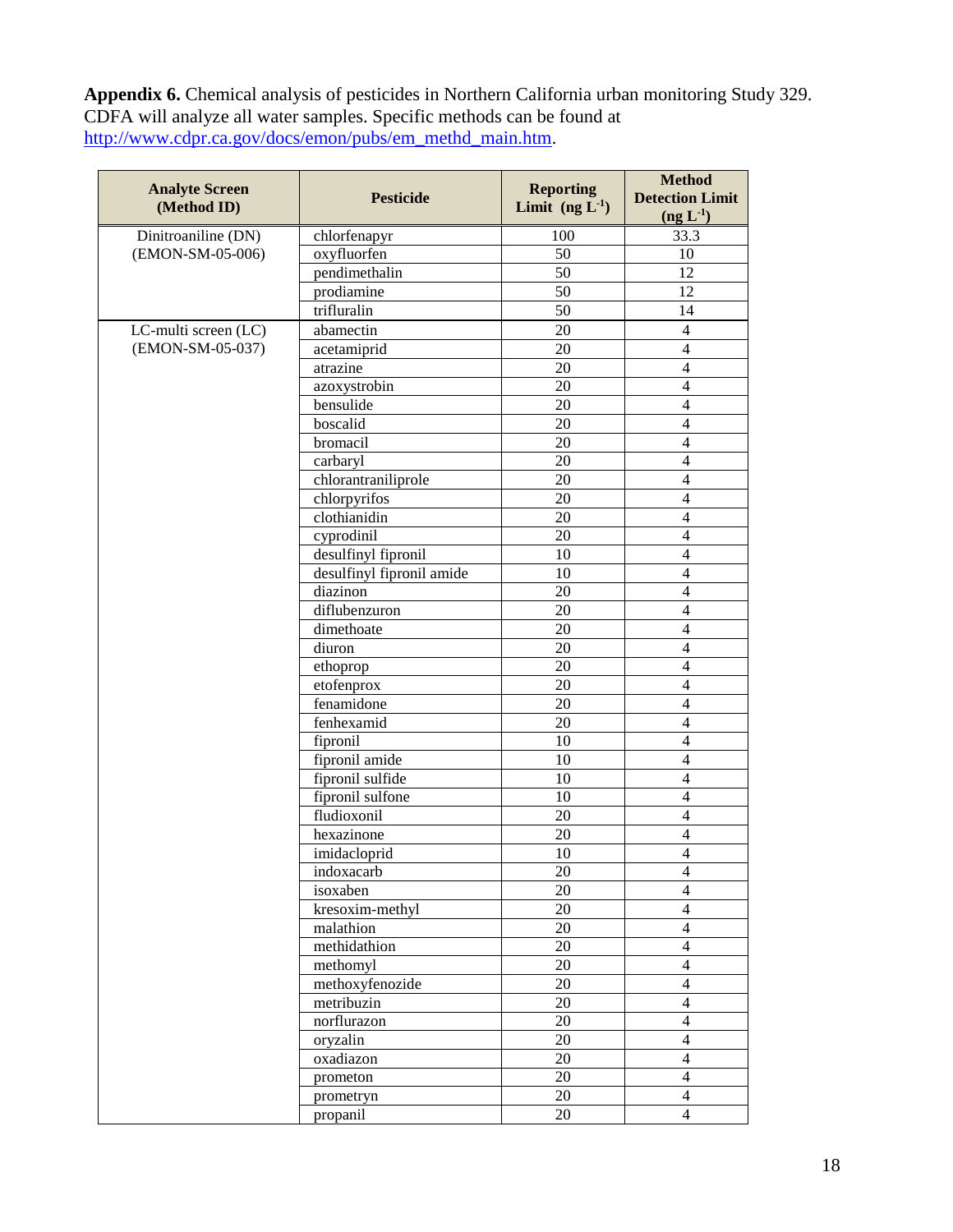| <b>Analyte Screen</b><br>(Method ID) | <b>Pesticide</b>          | <b>Reporting</b><br>Limit $(ng L1)$ | <b>Method</b><br><b>Detection Limit</b><br>$(\text{ng } L^{-1})$ |
|--------------------------------------|---------------------------|-------------------------------------|------------------------------------------------------------------|
|                                      | propargite                | 20                                  | 4                                                                |
|                                      | propiconazole             | 20                                  | $\overline{4}$                                                   |
|                                      | pyraclostrobin            | 20                                  | $\overline{4}$                                                   |
|                                      | pyriproxyfen              | 15                                  | 4                                                                |
|                                      | quinoxyfen                | 20                                  | 4                                                                |
|                                      | simazine                  | 20                                  | 4                                                                |
|                                      | s-metolachlor             | 20                                  | 4                                                                |
|                                      | tebuconazole              | 20                                  | $\overline{4}$                                                   |
|                                      | tebufenozide              | 20                                  | 4                                                                |
|                                      | tebuthiuron               | 20                                  | $\overline{\mathcal{L}}$                                         |
|                                      | thiabendazole             | 20                                  | $\overline{\mathcal{L}}$                                         |
|                                      | thiacloprid               | 20                                  | $\overline{4}$                                                   |
|                                      | thiamethoxam              | 20                                  | 4                                                                |
|                                      | trifloxystrobin           | 20                                  | $\overline{4}$                                                   |
| Pyrethroid (PYW)                     | bifenthrin                | 1                                   | 0.91                                                             |
| (EMON-SM-05-022)                     | cyfluthrin                | $\overline{2}$                      | 1.46                                                             |
|                                      | cypermethrin              | $\overline{5}$                      | 1.54                                                             |
|                                      | deltamethrin/tralomethrin | 5                                   | 1.77                                                             |
|                                      | esfenvalerate/fenvalerate | $\overline{5}$                      | 1.66                                                             |
|                                      | lambda-cyhalothrin        | $\overline{2}$                      | 1.74                                                             |
|                                      | permethrin cis            | $\overline{2}$                      | 1.05                                                             |
|                                      | permethrin trans          | 5                                   | 1.05                                                             |
| Synthetic Auxin Herbicides           | $2,4-D$                   | 50                                  | 15                                                               |
| (SA) EMON-SM-05-012)                 | dicamba                   | 50                                  | 17                                                               |
|                                      | <b>MCPA</b>               | 50                                  | 22                                                               |
|                                      | triclopyr                 | 50                                  | 20                                                               |